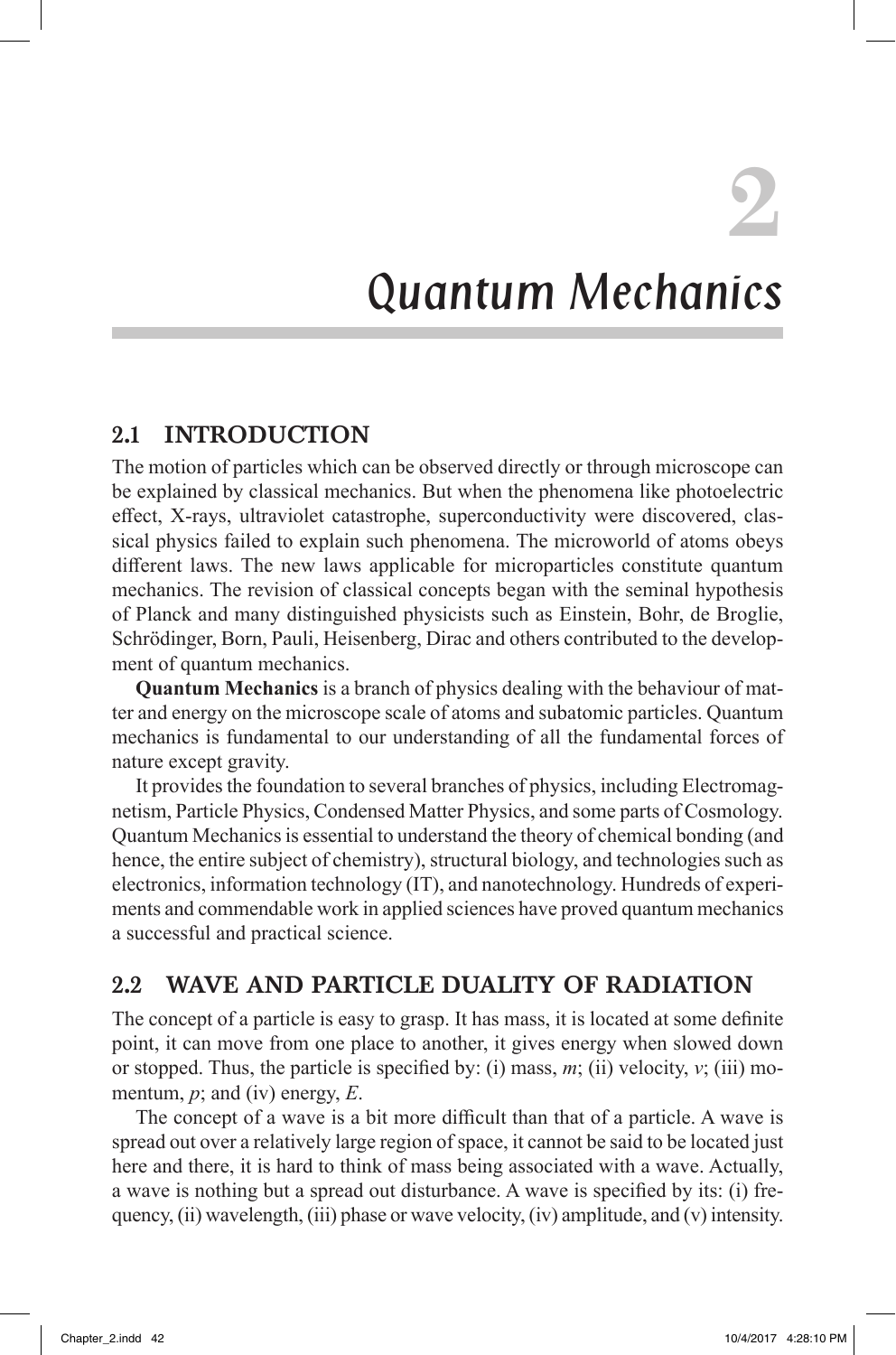#### **44** Applied Physics

waves. His suggestion was based on the fact: if radiation like light can act like wave sometime and like a particle at other times, then the material particles (e.g., electron, neutron, etc.) should also act as wave at some other times. According to de Broglie's hypothesis, a moving particle is associated with a wave which is known as de Broglie wave. The wavelength of the matter wave is given by

$$
\lambda = \frac{h}{mv} = \frac{h}{p}
$$

where *m* is the mass of the material particle, *v* its velocity and *p* is its momentum.



**Fig. 2.1** Diagrammatic representation of a particle and a wave. A particle is localized at a point in space whereas a wave spreads over a large volume.

**de Broglie wavelength.** The expression of the wavelength associated with a material particle can be derived on the analogy of radiation as follows:

Considering the Planck's theory of radiation, the energy of a photon (quantum ) is given by

$$
E = h\gamma = \frac{hc}{\lambda} \tag{1}
$$

where *c* is the velocity of light in vacuum and  $\lambda$  is its wavelength.

According to Einstein energy mass relation

$$
E = mc^2 \tag{2}
$$

From equations (1) and (2), we get

$$
mc^2 = \frac{hc}{\lambda} \text{ or } \lambda = \frac{hc}{mc^2} \text{ or } \lambda = \frac{h}{mc}
$$
 ... (3)

where  $mc = p$  (momentum associated with photon).

If we consider the case of a material particle of mass *m* and moving with a velocity  $v$ , i.e., momentum  $mv$ , then the wavelength associated with this particle is given by

$$
\lambda = \frac{h}{mv} = \frac{h}{p} \tag{4}
$$

If *E* is the kinetic energy of the material particle, then

$$
E = \frac{1}{2}mv^2 = \frac{1}{2}\frac{m^2v^2}{m} = \frac{p^2}{2m}
$$

or  $p = \sqrt{2mE}$ 

 $\therefore$  de Broglie wavelength

$$
\lambda = \frac{h}{\sqrt{2m\,E}} \qquad \qquad \dots (5)
$$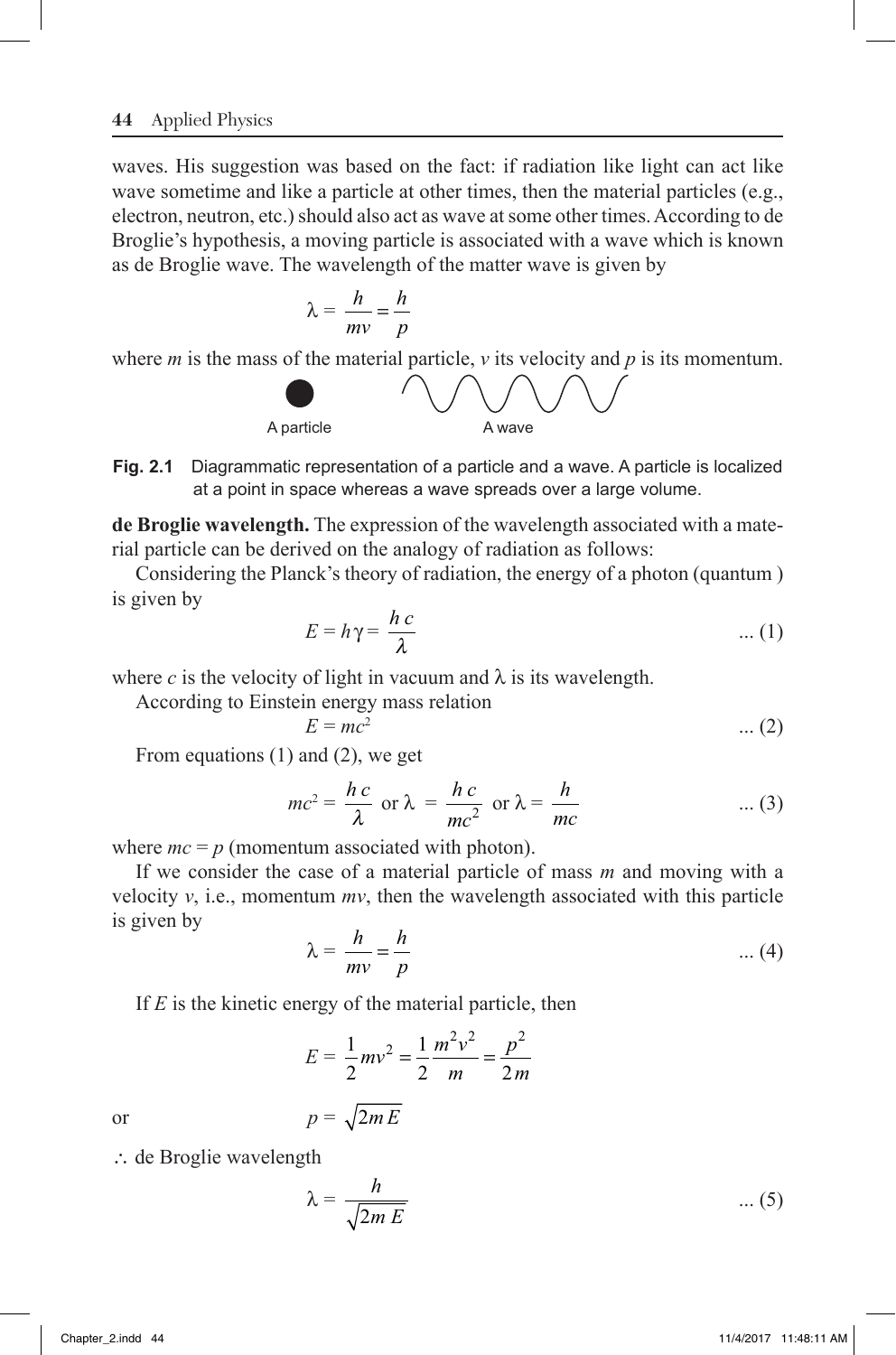de Broglie's wavelength associated with electrons. Let us consider the case of an electron at rest mass *m*, and charge *e* which is accelerated by a potential *V* volts from rest to velocity *v*, then

$$
\frac{1}{2} m_0 v^2 = eV \qquad \text{or} \qquad v = \sqrt{\frac{2eV}{m_0}}
$$

$$
\lambda = \frac{h}{m_0 v} = \frac{h\sqrt{m_0}}{m_0\sqrt{2eV}} = \frac{h}{\sqrt{2eV m_0}}
$$
  
or
$$
\lambda = \frac{6.625 \times 10^{-34}}{\sqrt{(2 \times 1.632 \times 10^{-19} V \times 9.1 \times 10^{-31})}}
$$

$$
= \frac{12.26}{\sqrt{V}} \text{ Å}
$$

If 
$$
V = 100
$$
 volts, then

$$
\lambda = 1.226 \text{ Å.} \tag{6}
$$

Equation (6) shows that the wavelength associated with an electron accelerated to 100 volts is 1.226 Å.

### Wave Velocity of de Broglie Wave

1

The wave velocity *u* is given by the following expression:

$$
\mu=\gamma\,\lambda
$$

where  $\gamma$  is the frequency of matter waves. According to Planck's theory,

$$
E=h\gamma
$$

and from Einstein's relation,

$$
E = mc2
$$
  

$$
h\gamma = mc2 \text{ or } \gamma = \frac{mc2}{h} \qquad ...(1)
$$

$$
atter waves, \quad \lambda = \frac{h}{m}
$$

…(2)

For ma *mv*

Substituting these values, we get

$$
u = \frac{mc^2}{h} \times \frac{h}{mv} = \frac{c^2}{v}
$$
...(3)

where *v* is the speed of material particle which is less than the speed of light *c*.

The wave velocity can also be expressed in terms of wavelength, we know that

$$
\gamma = \frac{E}{h} = \frac{\frac{1}{2}mv^2}{h} = \frac{eV}{h} \left[ \because \frac{1}{2}mv^2 = eV \right] \tag{4}
$$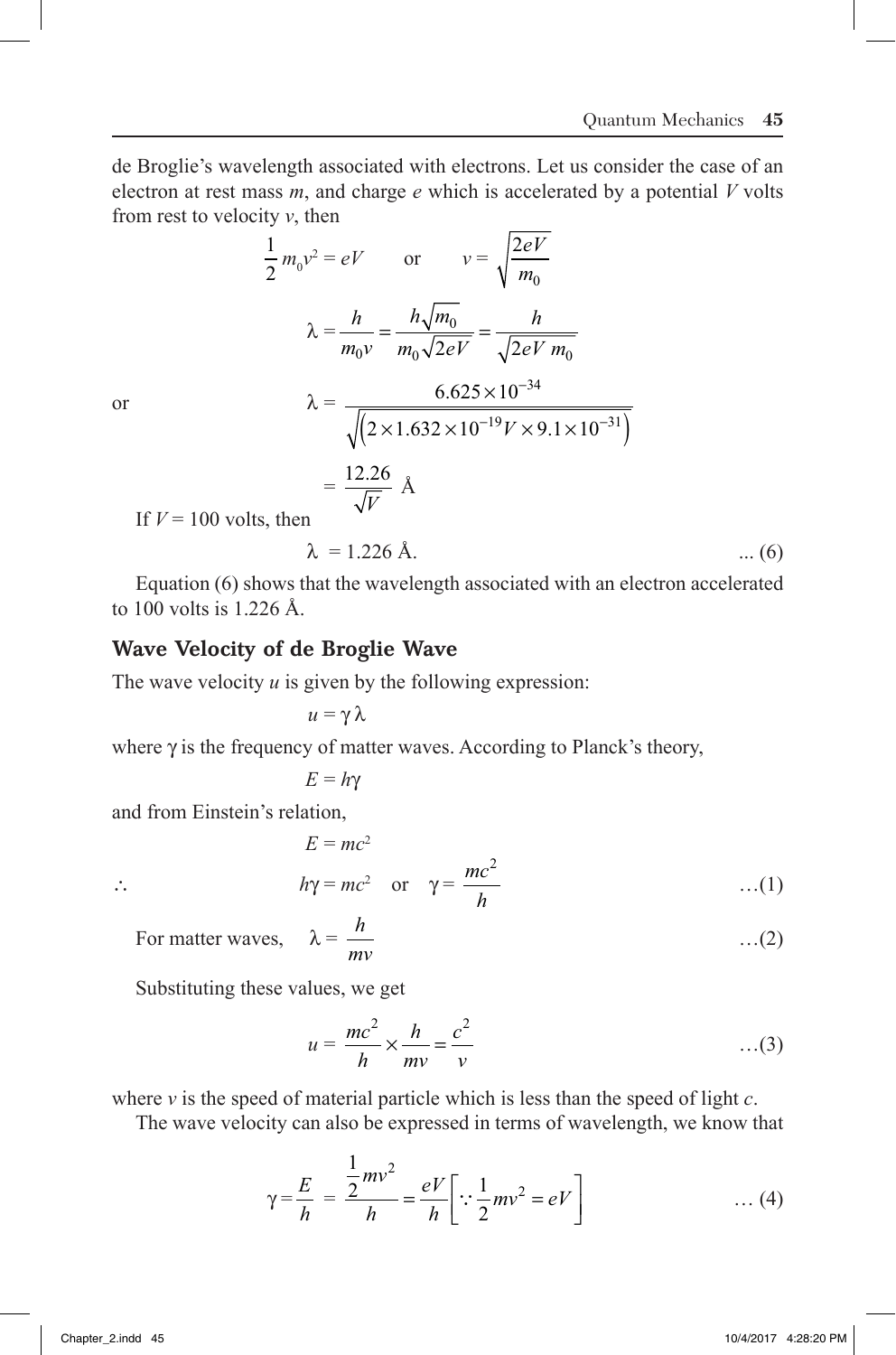Multiplying and dividing the right-hand side of equation (4) by *h*/2 *m*, we have

$$
\gamma \frac{h}{2m} \times \frac{2meV}{h^2} = \frac{h}{2m} \times \frac{1}{\lambda^2} \quad \text{where} \quad \lambda = \frac{h}{\sqrt{2meV}}
$$
  
 
$$
\therefore \qquad u = \gamma \lambda = \frac{h}{2m} \times \frac{1}{\lambda^2} \times \lambda = \frac{h}{2m\lambda} \qquad \qquad \dots (5)
$$

Equations (3) and (5) are the different forms of the wave velocity of de Broglie wave.

# 2.4 EXPERIMENTAL VERIFICATION OF DE BROGLIE'S THEORY OF MATTER WAVES: DIFFRACTION OF MATERIAL PARTICLES

### (i) Davisson and Germer Experiment on Electron Diffraction

If a material particle has a wave character, it is expected to show phenomena like interference and diffraction. In 1927, Davisson and Germer demonstrated that a beam of electrons does suffer diffraction. Their apparatus is shown in Fig. 2.2. Electrons from a heated filament are accelerated through a variable potential *V* and emerge from the 'electron gun' *G*. This electron beam falls normally on a nickel crystal *C*. The electrons are diffracted from the crystal in all directions. The intensity of the diffracted beam in different directions is measured by a Faraday cylinder *F* (connected to a galvanometer), which can be moved along a circular scale *S*. The crystal can be turned about an axis parallel to the incident beam. Thus, any azimuth of the crystal can be presented to the plane defined by the incident beam and the beam entering the Faraday cylinder.

First of all, the accelerating potential *V* is given a low value, and the crystal is turned at any arbitrary azimuth. The Faraday cylinder is moved to various positions



**Fig. 2.2** Davisson Germer experiment setup.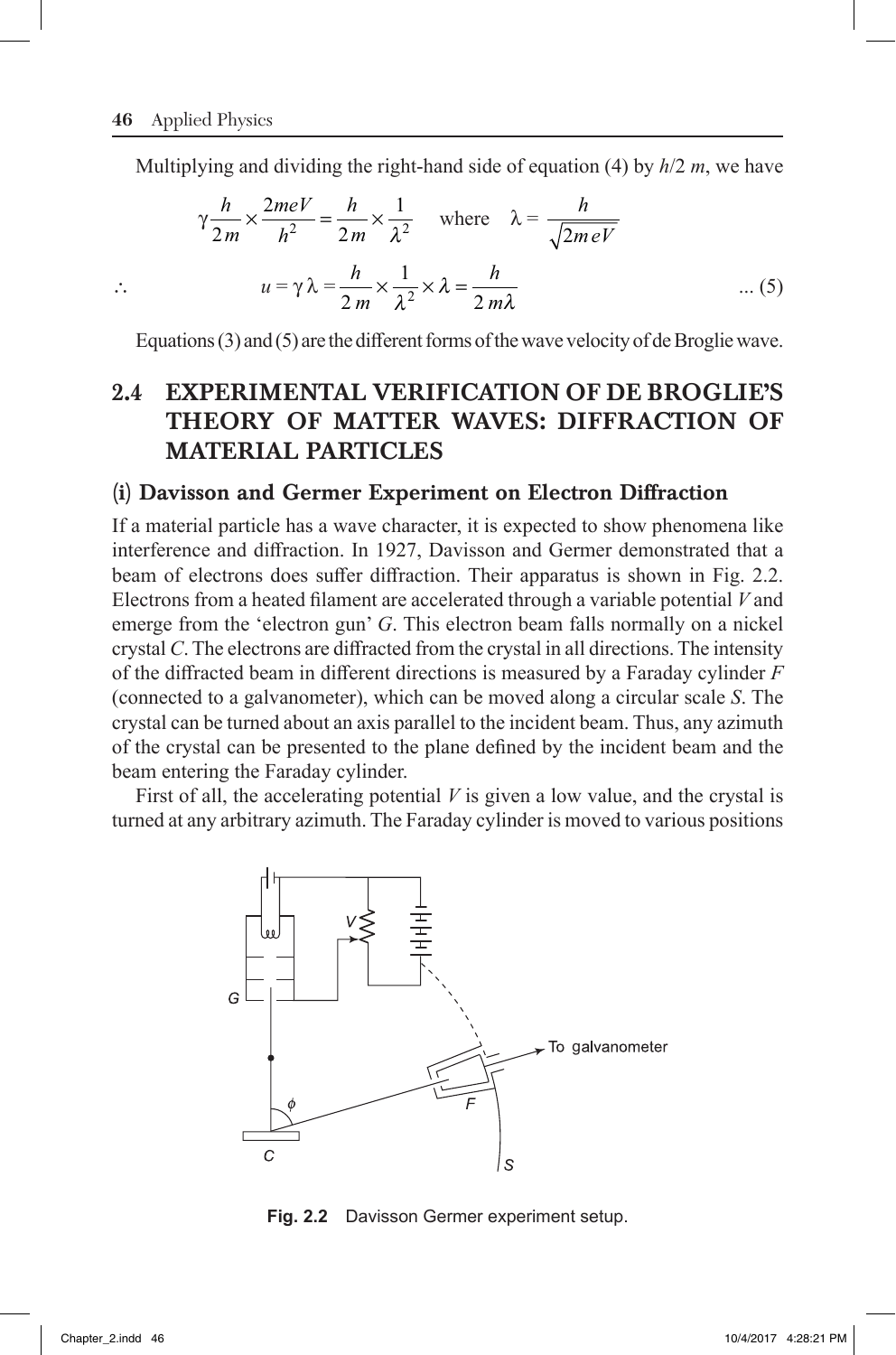on the scale *S* and the galvanometer current at each position is noted. The current, which is a measure of the intensity of the diffracted beam, is plotted against the angle φ between the incident beam, and the beam entering the cylinder. The observations are repeated for different accelerating potentials and the corresponding curves are drawn as shown in Fig. 2.3.



**Fig. 2.3** Variation of intensity with angle  $\phi$ 

It is seen that a 'bump' begins to appear in the curve for 44-volt electrons. With increasing potential, the bump moves upwards and becomes most prominent in the curve for 54 volt electrons at  $\phi = 50^{\circ}$ . At higher potentials the bump gradually disappears.

The bump in its most prominent state verifies the existence of electron waves. For, according to de Broglie, the wavelength associated with an electron accelerated through V volts is

$$
\lambda = \frac{12.26}{\sqrt{V}} \ \text{\AA},
$$

Hence, the wavelength associated with a 54-volt electron is

$$
\lambda = \frac{12.26}{\sqrt{(54)}} = 1.67 \text{ Å}.
$$

Now, it is known from X-ray analysis that the nickel crystal acts as a plane diffraction grating with grating space  $= d = 0.91$  Å (Fig. 2.4). According to experiment, we have a diffracted electron beam at  $\phi = 50^{\circ}$ . This arises from wave-like diffraction from the family of Bragg atomic planes. The corresponding angle of

incidence relative to the family of Bragg planes is  $\theta = 65^{\circ} \left( = \frac{180^{\circ} - 50^{\circ}}{2} \right)$  $\left(=\frac{180^\circ - 50^\circ}{2}\right)$ . Hence,

using the Bragg's equation (taking the order  $n = 1$ ), we get

 $\lambda = 2$  *d* sin  $\theta$ 

$$
= 2 (0.91 \text{ Å}) \sin 65^\circ = 1.65 \text{ Å}.
$$

This being in excellent agreement with the wavelength computed from de Broglie hypothesis, shows that electrons are wave-like in some circumstances. Other fundamental particles like neutrons also show wave-like properties. The Davisson-Germer experiment thus provides direct verification of de Broglie hypothesis of the wave nature of moving particles.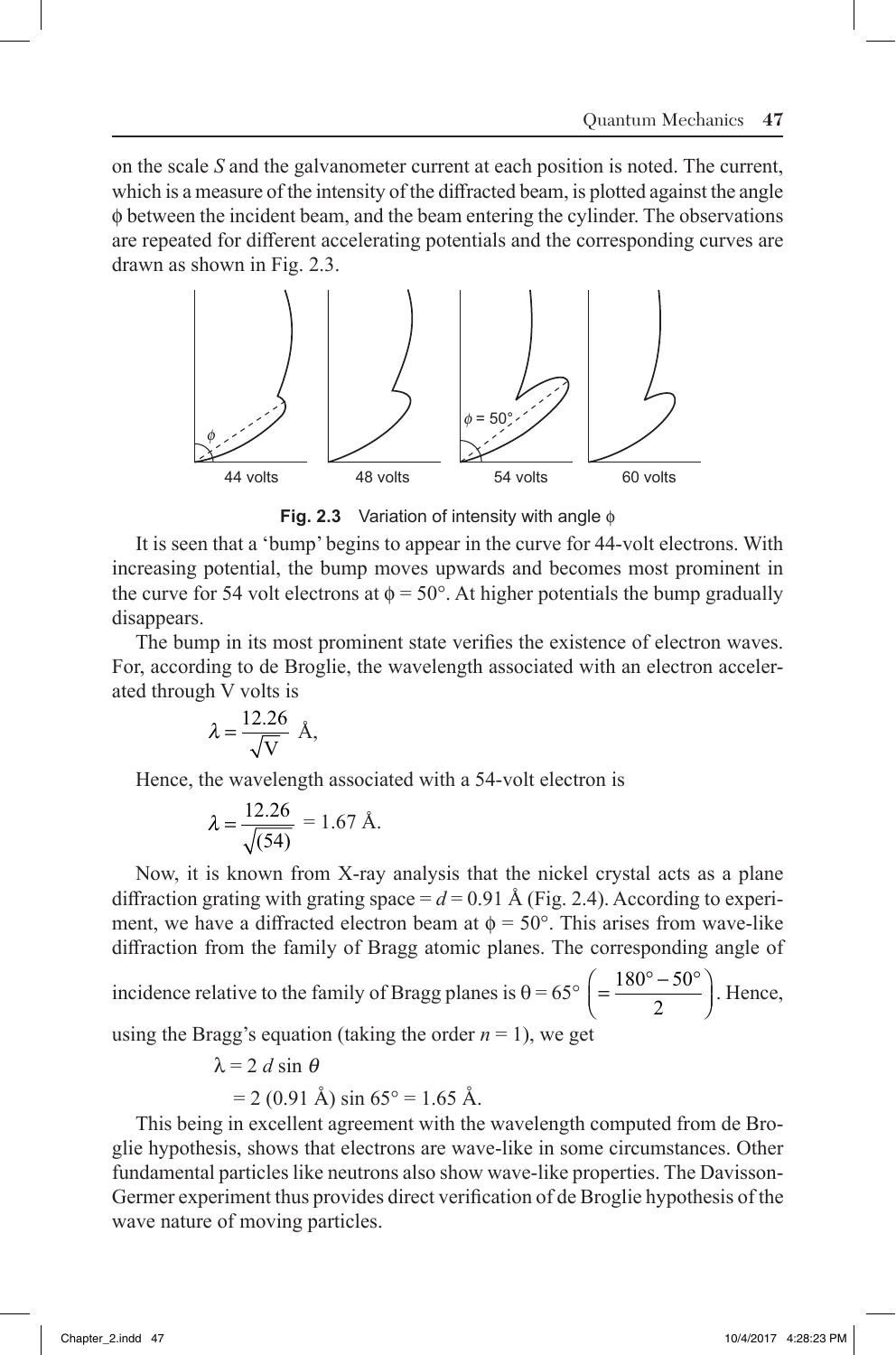The diffraction patterns produced by electron beams were strikingly similar to the X-ray diffraction patterns obtained from powder samples. Thus, the experiment of G.P. Thomson and Kikuchi provided irrefutable proof to the existence of de Broglie waves.

## 2.5 PROPERTIES OF MATTER WAVES

Following are the properties of matter waves:

- (1) Lighter is the particle, greater is the wavelength associated with it.
- (2) Smaller is the velocity of the particle, greater is the wavelength associated with it.
- (3) When  $v = 0$  then  $\lambda = \infty$ , i.e., wave becomes indeterminate and if  $v = \infty$  then  $\lambda = 0$ . This shows that matter waves are generated by the motion of particles. These waves are produced whether the particles are charged particles or they are uncharged ( $\lambda = \frac{h}{h}$ *mv* is independent of charge). This fact reveals that these waves are not electromagnetic waves but they are a new kind of waves (electromagnetic waves are produced only by motion of charged particles).
- (4) The velocity of matter waves depends on the velocity of material particle, i.e., it is not a constant while the velocity of electromagnetic wave is constant.
- (5) The velocity of matter waves is greater than the velocity of light. This can be proved as under:

We know that  $E = h\gamma$  and and  $E = mc^2$ 

$$
\overline{a}
$$

$$
\therefore \qquad h\gamma = mc^2 \qquad \text{or} \qquad v = \frac{mc^2}{h}
$$

The wave velocity  $(v_p)$  is given by

$$
v_p = \gamma \times \lambda = \frac{mc^2}{h} \times \frac{h}{mv}
$$
  

$$
v_p = \frac{c^2}{v}
$$
  

$$
v_p = \frac{m}{v}
$$

As particle velocity *v* cannot exceed *c* (velocity of light), hence  $v_p$  is greater than the velocity of light*.*

- (6) The wave and particle aspects of moving bodies can never appear together in the same experiment. When we can say is that waves have particle-like properties and particles have wave-like properties and the concepts are inseparably linked. Matter wave representation is only a symbolic representation.
- (7) The wave nature of matter introduces an uncertainty in the location of the position of the particle because a wave cannot be said exactly at this point or exactly at that point. However, where the wave is large (strong), there is a good chance of finding the particle while, where the wave is small (weak) there is less chance of finding the particle.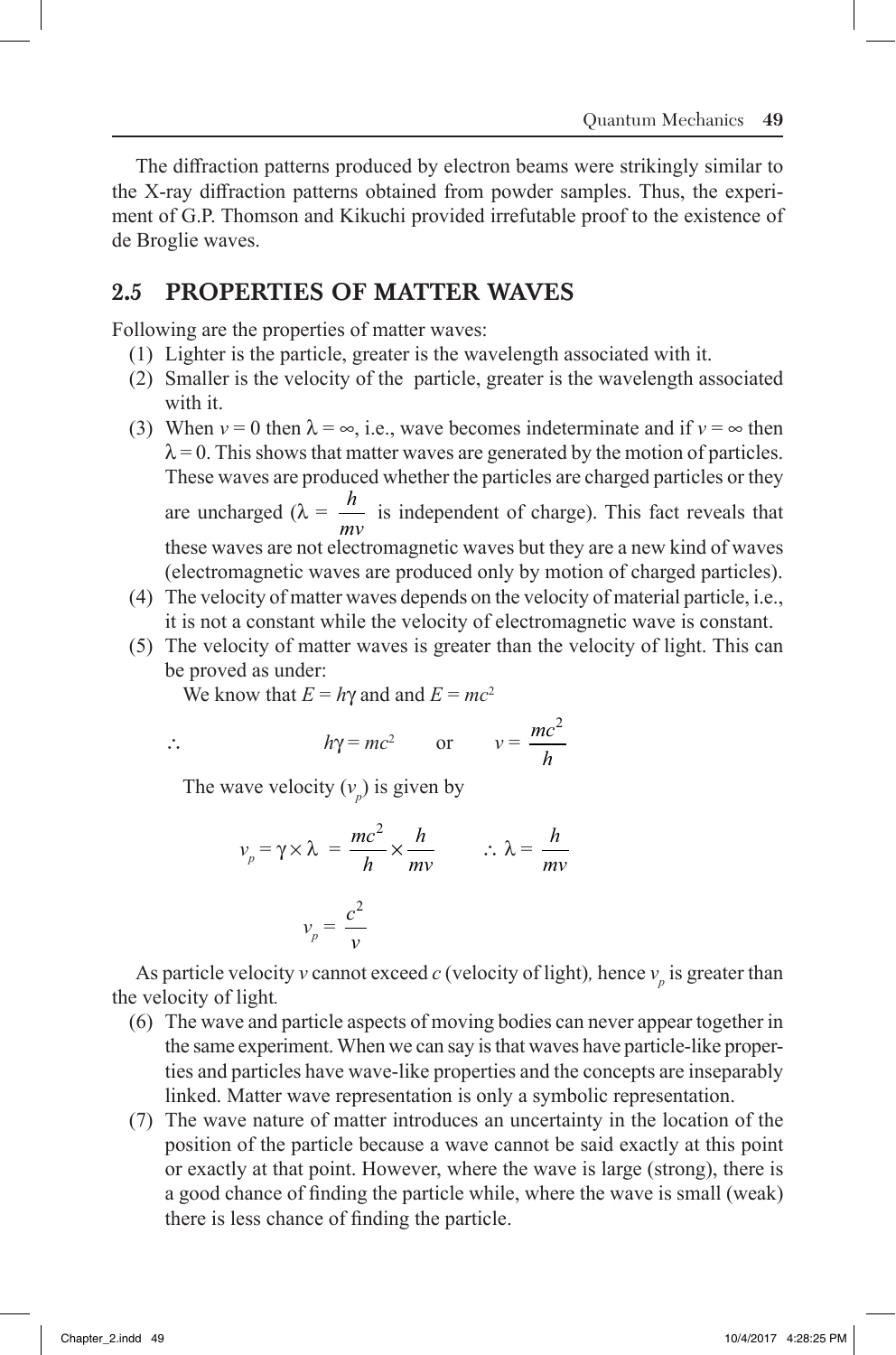### Wavelength of Macroscopic Bodies

For an electron having an energy 100 eV, the de Brogile wavelength is 1.33 Å which is more than the size of the electron. Whereas the wavelength of macroscopic bodies is insignificant in comparison to the size of the bodies themselves even at very low velocities, e.g., if we consider a cricket ball of mass 500 gm flying with velocity 20 km/hr, its wavelength comes to

$$
\lambda = \frac{6.62 \times 10^{-34} \,\text{Js}}{0.5 \,\text{kg} \times 13.9 \,\text{m/s}} = .95 \times 10^{-34} = 10^{-34} \,\text{m} = 10^{-24} \,\text{\AA}
$$

which is insignificant in comparison to the size of the ball.

# 2.6 WAVE PACKET, PHASE VELOCITY AND GROUP **VELOCITY**

Wave velocity is also called phase velocity. Wave motion is a form of disturbance which travels through a medium due to repeated periodic motion of the particles of the medium about their mean positions, the motion being handed over from one particle to the next. The individual oscillators which make up the medium only execute simple harmonic motion about their mean positions and do not themselves travel through the medium with the wave. Every particle begins its vibration a little later than its predecessor and there is a progressive change of phase as we travel from one particle to the next. It is the phase relationship of these particles that we observe as a wave and **the velocity with which the plane of equal phase travels through the medium is known as phase velocity or wave velocity.**

Let us assume that a particle like an electron can be described mathematically by a sine wave  $\Psi = A \sin(\omega t - kx)$ .

This wave has no beginning and no end. It is of infinite extent and completely nonlocalised. But particle (electron) is confined to a very small volume. Therefore, a monofrequency wave cannot represent a particle. It implies that the de Broglie waves are not harmonic waves but could be a combination of several waves. A superposition of several waves of slightly different frequencies gives rise to a **wave packet**. Such a wave packet possesses both wave and particle properties. The regular separation between successive maxima in a wave packet is the characteristic of a wave and at the same time it has a particle-like localization in space.

A wave packet can be described in terms of a superposition of individual harmonic waves of slightly different frequencies centred on a frequency,  $v_0$ . Let a superposition of two waves be

$$
\Psi_1 = A \sin (k_1 x - \omega_1 t)
$$
  
\n
$$
\Psi_2 = A \sin (k_2 x - \omega_2 t)
$$
  
\n
$$
\therefore \qquad \Psi = \Psi_1 + \Psi_2
$$
  
\n
$$
= A \sin (k_1 x - \omega_1 t) + A \sin (k_2 x - \omega_2 t)
$$
  
\n
$$
= 2A \sin \left[ \frac{1}{2} (k_1 + k_2) x - \frac{1}{2} (\omega_1 + \omega_2) t \right] \cos \left[ \frac{1}{2} (k_1 + k_2) x - \frac{1}{2} (\omega_1 + \omega_2) t \right]
$$

˚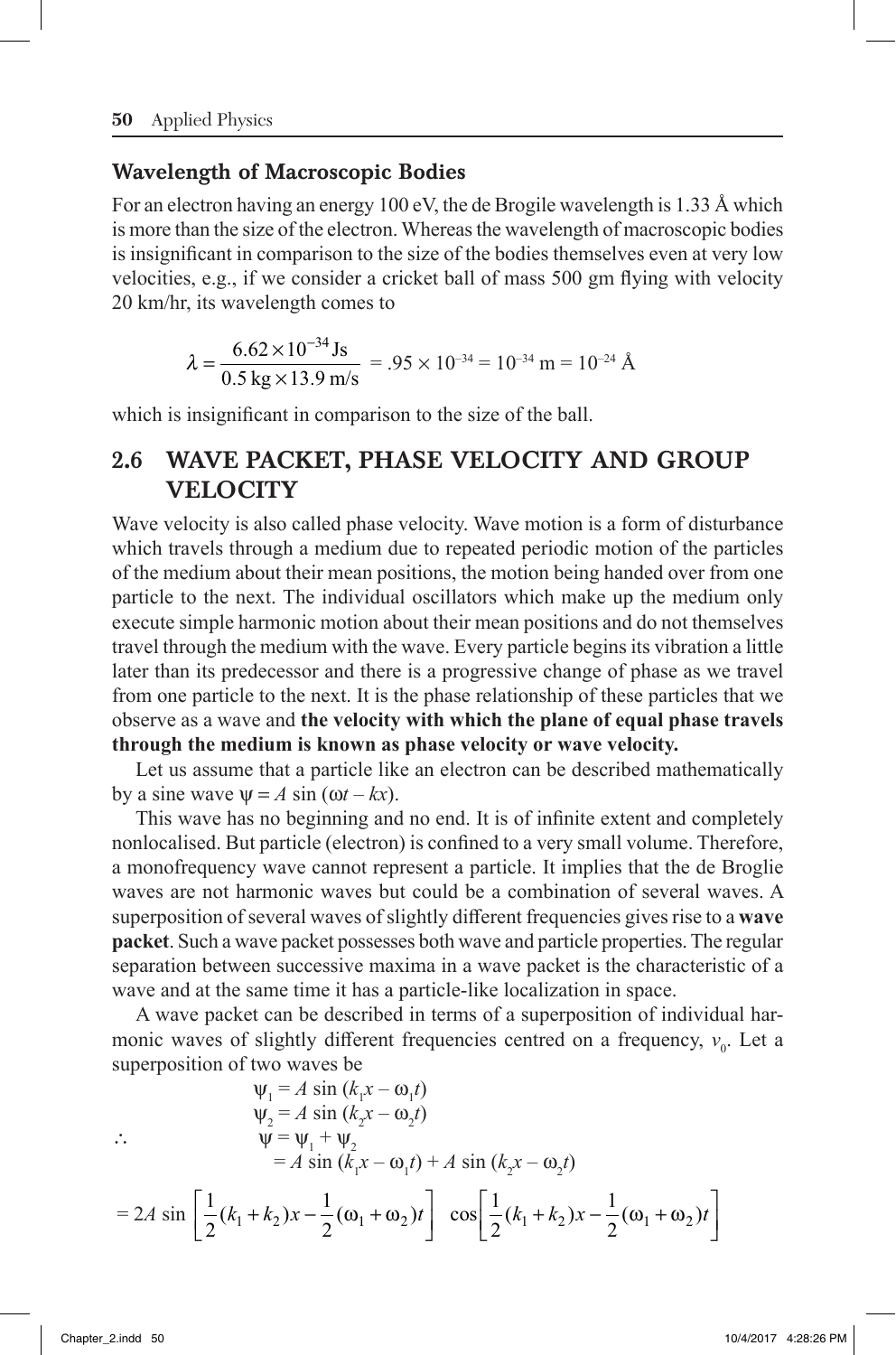the group and phase velocities are the same, i.e., in case of electromagnetic waves in vacuum.

## Relation between Particle Velocity and Group Velocity

Consider a particle of rest mass  $m_0$  and moving with velocity  $v$ . Let  $\omega$  be the angular frequency and *k* be the wave number of de Broglie waves associated with a particle.

$$
\omega = 2\pi\gamma = 2\pi \left(\frac{mc^2}{h}\right) = \frac{2\pi m_0}{\sqrt{1 - \frac{v^2}{c^2}}} \times \frac{c^2}{h}
$$

$$
k = \frac{2\pi}{\lambda} = 2\pi \frac{mv}{h} = \frac{2\pi}{h} \frac{m_0}{\sqrt{1 - \frac{v^2}{c^2}}}.
$$

wave velocity  $v_p = \frac{\omega}{k} = \frac{c^2}{v}$ 2

As  $v < c$ , the phase velocity of the associated wave is always greater than  $c$ , **the velocity of light.**

The group velocity 
$$
v_g = \frac{d\omega}{dk} = \frac{d\omega/dv}{dk/dv}
$$
.  
\n
$$
\frac{d\omega}{dv} = \frac{2\pi m_0 c^2}{h} \left( -\frac{1}{2} \right) \left( 1 - \frac{v^2}{c^2} \right)^{-3/2} \times \frac{-2v}{c^2} = \frac{2\pi m_0 v}{h \left( 1 - \frac{v^2}{c^2} \right)^{3/2}}
$$
\n
$$
\frac{dk}{dv} = \frac{2\pi m_0}{h} \left( 1 - \frac{v^2}{c^2} \right)^{-1/2} + \frac{2\pi m_0 v}{h} \left[ \left( \frac{-1}{2} \right) \left( 1 - \frac{v^2}{c^2} \right)^{-3/2} \cdot \left( \frac{-2v}{c^2} \right) \right]
$$
\n
$$
\frac{dk}{dv} = \frac{2\pi m_0}{h} \left( 1 - \frac{v^2}{c^2} \right)^{-3/2} \left[ 1 - \frac{v^2}{c^2} + \frac{v^2}{c^2} \right]
$$
\n
$$
= \frac{2\pi m_0}{h} \left( 1 - \frac{v^2}{c^2} \right)^{-3/2}
$$
\n
$$
\therefore v_g = \frac{dw/dv}{dk/dv} = \frac{2\pi m_0 v}{h[1 - v^2/c^2]^{3/2}} \times \frac{h(1 - v^2/c^2)^{3/2}}{2\pi m_0} = v
$$
\n
$$
\therefore v_g = v
$$

Thus, **the de Broglie wave group travels with the same velocity as that of the particle.**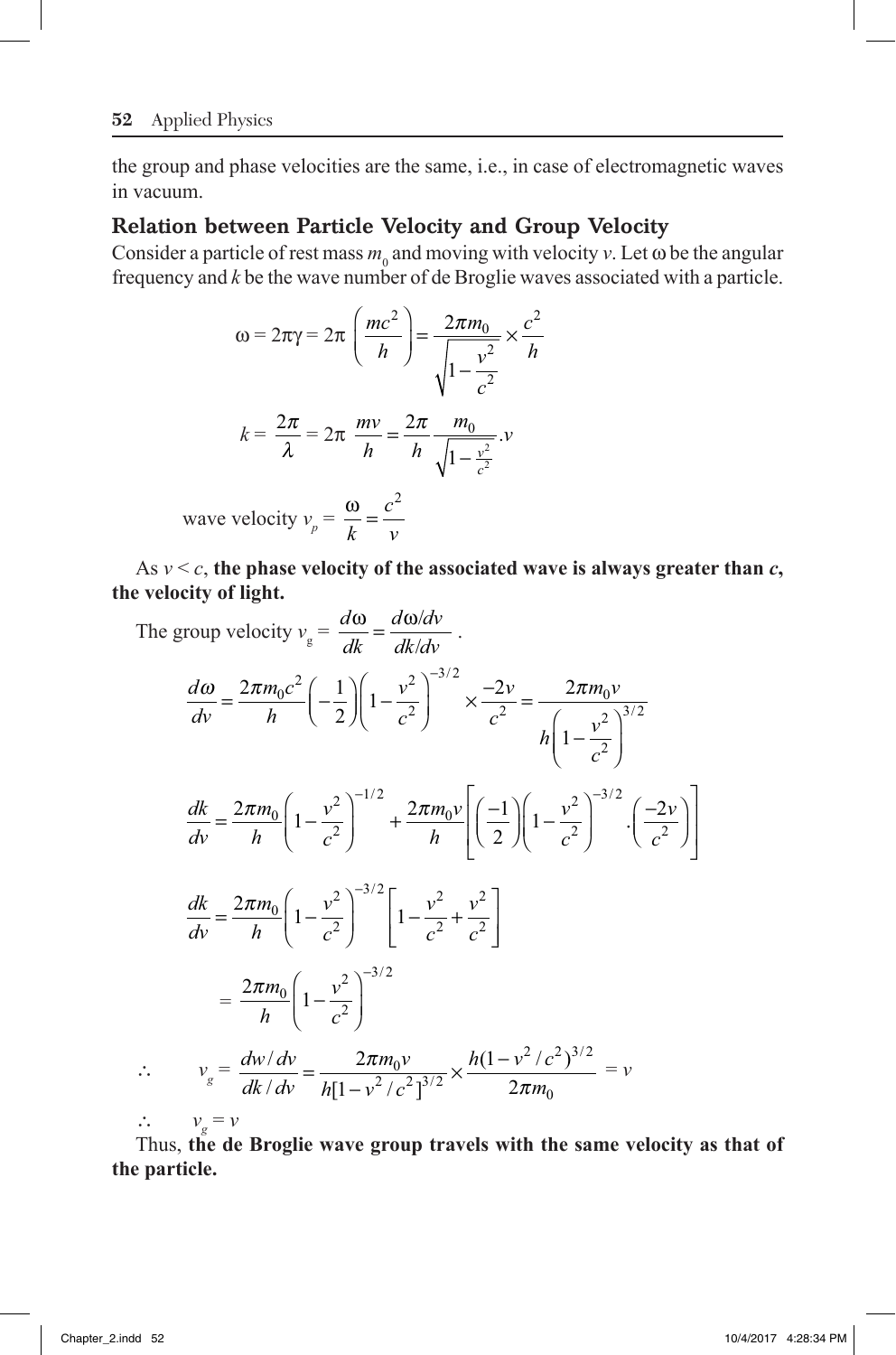# 2.7 WAVE FUNCTION

Waves represent the propagation of a disturbance in a medium. Light waves are represented by electromagnetic field variations and sound waves are represented by pressure variations. The de Broglie wave associated with a moving particle cannot be specified in a similar manner, since electrons have wave properties, it may be assumed that a quantity  $\psi$  represents a de Broglie wave just as the electric vector represents a light wave. The quantity  $\psi$  is called the wave function.  $\psi(x, y, z)$ *z*, *t*) is function of space and time coordinates and it represents position of particle at some time *t*. However, it is not possible to locate a particle precisely at position  $x, y, z$ , there is only a probability of the particle being at the specific point  $(x, y, z)$ .  $\psi$  is usually a complex quantity.

# 2.8 PHYSICAL INTERPRETATION OF WAVE FUNCTION

The first and the simple interpretation of  $\psi$  was given by Schrödinger himself in terms of charge density. We know that in any electromagnetic wave system if *A* is the amplitude of the wave, then the energy density, i.e., energy per unit volume is equal to  $A<sup>2</sup>$ , so that the number of photons per unit volume, i.e., photon density is equal to  $A^2/h\gamma$  or the photon density is proportional to  $A^2$  as  $h\gamma$  is constant. If  $\psi$  is the amplitude of matter waves at any point in space, then the particle density at that point may be taken as proportional to  $\psi^2$ . Thus,  $\psi^2$  is a measure of particle density. When this is multiplied by the charge of the particle, the charge density is obtained. In this way,  $\psi^2$  is a measure of charge density. It is observed that in some cases,  $\psi$  is appreciably different from zero within some finite region known as wave packet. It is natural to ask, "where is the particle in relation to wave packet?" To explain it, Max Born suggested a new idea about the physical significance of  $\psi$  which is generally accepted nowadays. According to Max Born  $\psi^* = |\psi|^2$  gives the probability of finding the particle in the state  $\psi$ , i.e.,  $\psi^2$  is a measure of probability density. The probability of finding a particle in volume  $d\tau = dx dy dz$  is given by  $|\psi|^2 dx dy$ *dz*. For the total probability of finding the particle somewhere is, of course, unit, i.e., the particle is certainly to be found somewhere in space.

$$
\iiint |\psi|^2 dx dy dz = 1
$$

y satisfying above requirement is said to be normalized.

### Normalization Condition

If at all the particle exists, the particle is certainly somewhere in the universe therefore, the probability of finding the particle somewhere in the universe must be unity. Since the probability of its being located in an elemental volume is proportional to  $|\psi|^2 dx dy dz$ , it is convenient to choose the constant of proportionality such that the sum of the probabilities over all values of *x*, *y*, *z* must be unity. Thus,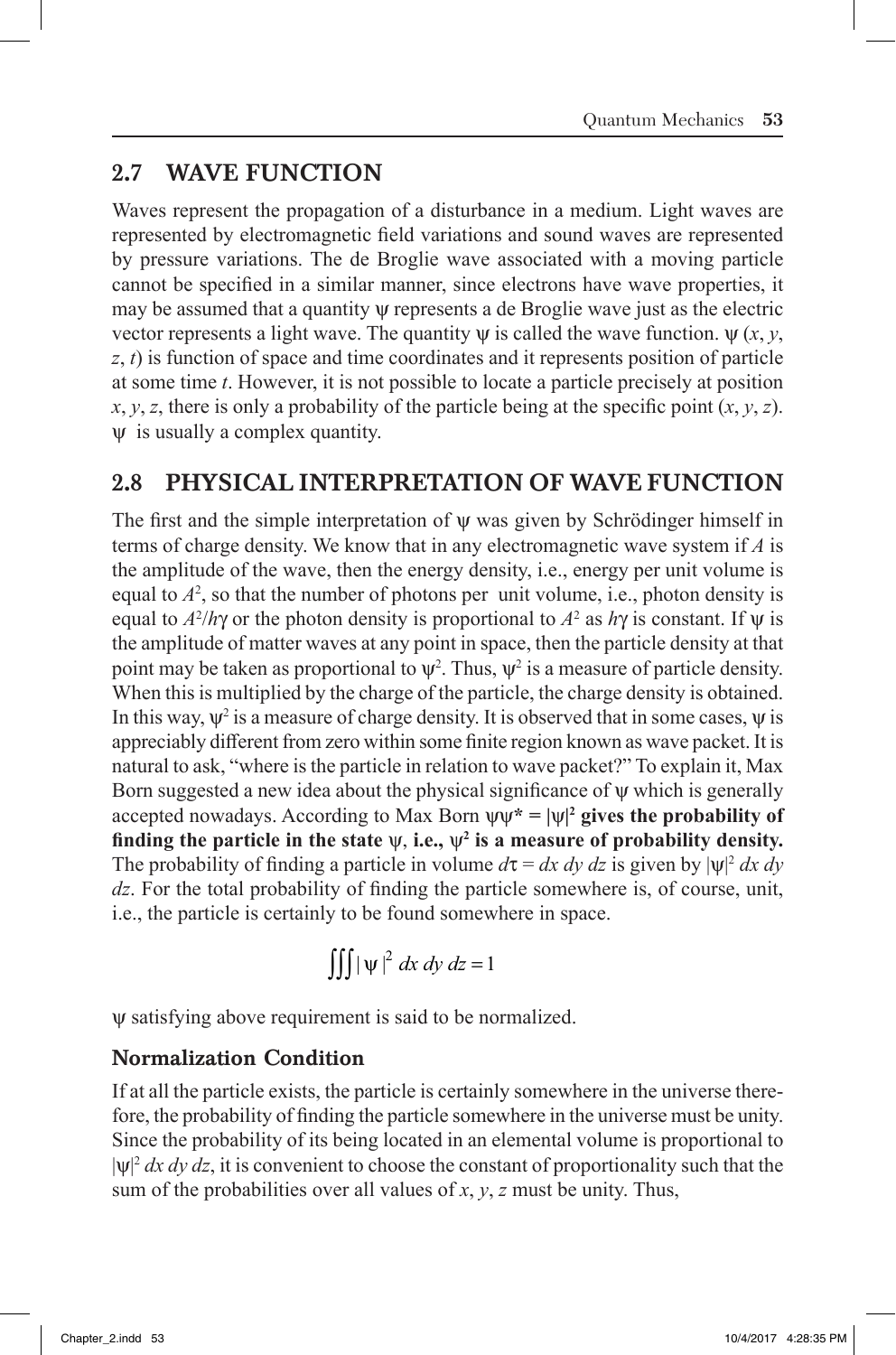$$
\iiint_{-\infty}^{\infty} \psi \psi^* dx dy dz = 1
$$

This is called the normalization condition. A wave function satisfying the above condition is said to be normalized.

### Requirement of an Acceptable Wave Function

Besides being normalizable, an acceptable wave function must fulfil the following requirements:

- 1.  $\psi$  must be finite everywhere. If, for instance  $\Psi$  is infinite, it would mean an infinitely large probability of finding the particle at that point. This would violate the uncertainty principle  $\therefore$   $\psi$  must have a finite or zero value at any point.
- 2.  $\psi$  must be single valued. If  $\psi$  has more than one value at any point, it would mean more than one value of probability of finding the particle at that point which is obviously ridiculous.
- 3. It must be continuous and have a continuous first derivative everywhere. This is necessary from Schrödinger equation itself which shows that  $d^2\psi/dx^2$  must be finite everywhere. This can be so only if *d* Y/*dx* has no discontinuity at any boundary. Furthermore, the existence of  $d \psi/dx$  as a continuous function implies  $\psi$  too is continuous across the boundary.

These requirements which must be fulfilled by an acceptable wave function carry great significance when the Schrödinger's steady state equation for a given system is solved to obtain a wave function which fulfils these requirements, then we find that the equation can be solved only for the value of energy of the system. Thus, energy quantization appears in wave mechanics as a natural feature of the solution of the wave function. **The values of energy for which Schrödinger equation can be solved are called eigenvalues and the corresponding (acceptable) wave functions are called eigenfunctions.**

### 2.9 HEISENBERG'S UNCERTAINTY PRINCIPLE

A monochromatic wave is infinite in extent so instead of associating a single monochromatic de Broglie wave with a moving particle, we associate a wave packet consisting of a group of waves of nearly equal amplitude centred around de Broglie  $\lambda = h/p$  of the particle. The wave packet has the dimensions of the localized particle and travels with the same velocity as the particle.

The association of a group of waves with a moving particle that the position of the particle at any instant of time cannot be specified with any desired degree of accuracy. The particle can be somewhere within the group of waves, i.e., within a small region  $\Delta x$  of space ( $\Delta x$  is linear spread of the wave packet) Fig. 2.7.

The probability of finding the particle is maximum at the centre of the wave packet and falls to zero at its ends. Therefore, there is an uncertainty  $\Delta x$  in the position of the particle. A wave packet is formed by waves having a range of wavelength.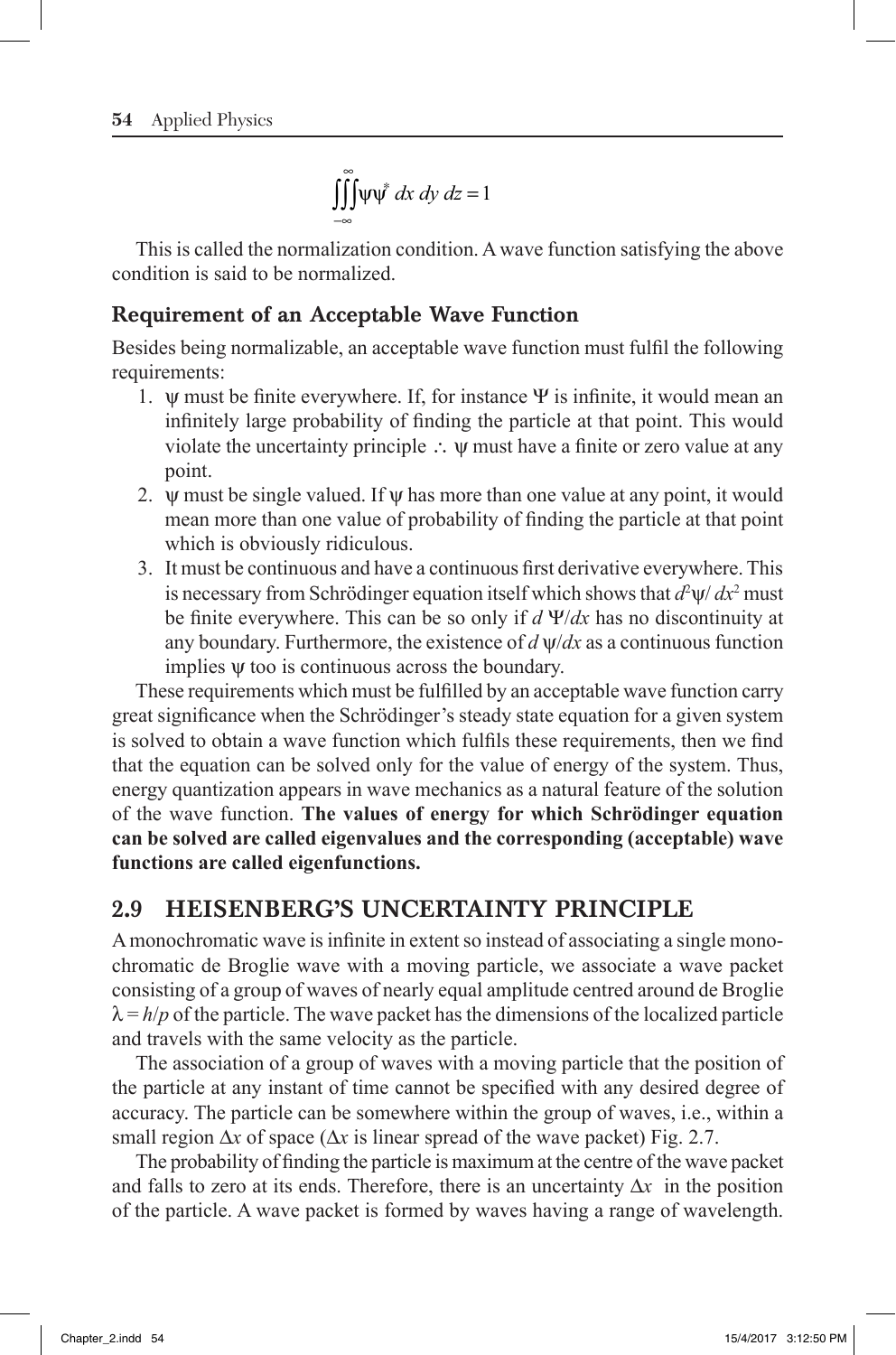## 2.10 ELECTRON DIFFRACTION EXPERIMENT

Let us consider a stream of electrons moving along *x* direction passes through a narrow slit of width  $d (= \Delta y)$ . If  $\Delta y$  is comparable to the wavelength of the electron beam, then the electrons are diffracted. According to single slit diffraction pattern a central maxima and two secondary minima are formed as shown in Fig. 2.4. According to diffraction theory,



**Fig. 2.8** Electron diffraction experiment.

or  $\Delta y = \frac{\lambda}{\lambda}$  $\frac{\pi}{\sin \theta}$  (1)

 $d = \Delta y$  = uncertainty in position of electron before being diffracted.

Before diffraction a slit electron has momentum  $p_x$  only along  $x$  direction and zero in *y* direction. Therefore, uncertainty in *y* component of momentum of  $\Delta p_y = 0$ . Because of the diffraction effect at the slit, the particle acquires a small component of momentum  $p_y$  in *y* direction. The original momentum of the particle in the *X* direction  $p_x$  decreases so that the resultant momentum  $p$  remains constant. The original momentum of the particle in the *y* direction was accurately known to be zero. Therefore,  $\Delta p_y$  is the uncertainty introduced in the *y* component of the momentum.

 $\therefore$   $\Delta p_y$  is the uncertainty produced in *y* component of momentum. Particles that strike the screen at a point *A*, the first minima must have left the slit at an angle  $\theta$ , given by

$$
\tan \theta = \theta = \frac{\Delta p_y}{p_x} \tag{2}
$$

Equating (1) and (2)

$$
\frac{\Delta p_y}{p_x} = \frac{\lambda}{\Delta y}
$$

$$
\therefore \qquad \Delta y \cdot \Delta p_y = \lambda \cdot p_x
$$

 $\therefore$   $\Delta y \cdot \Delta p_y = h$   $\therefore \lambda = \frac{h}{p}$ *px*

which is the uncertainty principle, i.e., if we try to improve the accuracy in *y*, we have to reduce to  $\Delta y$  using a finer slit which results in turn in a wider pattern. It leads to a larger  $\Delta p_y$ .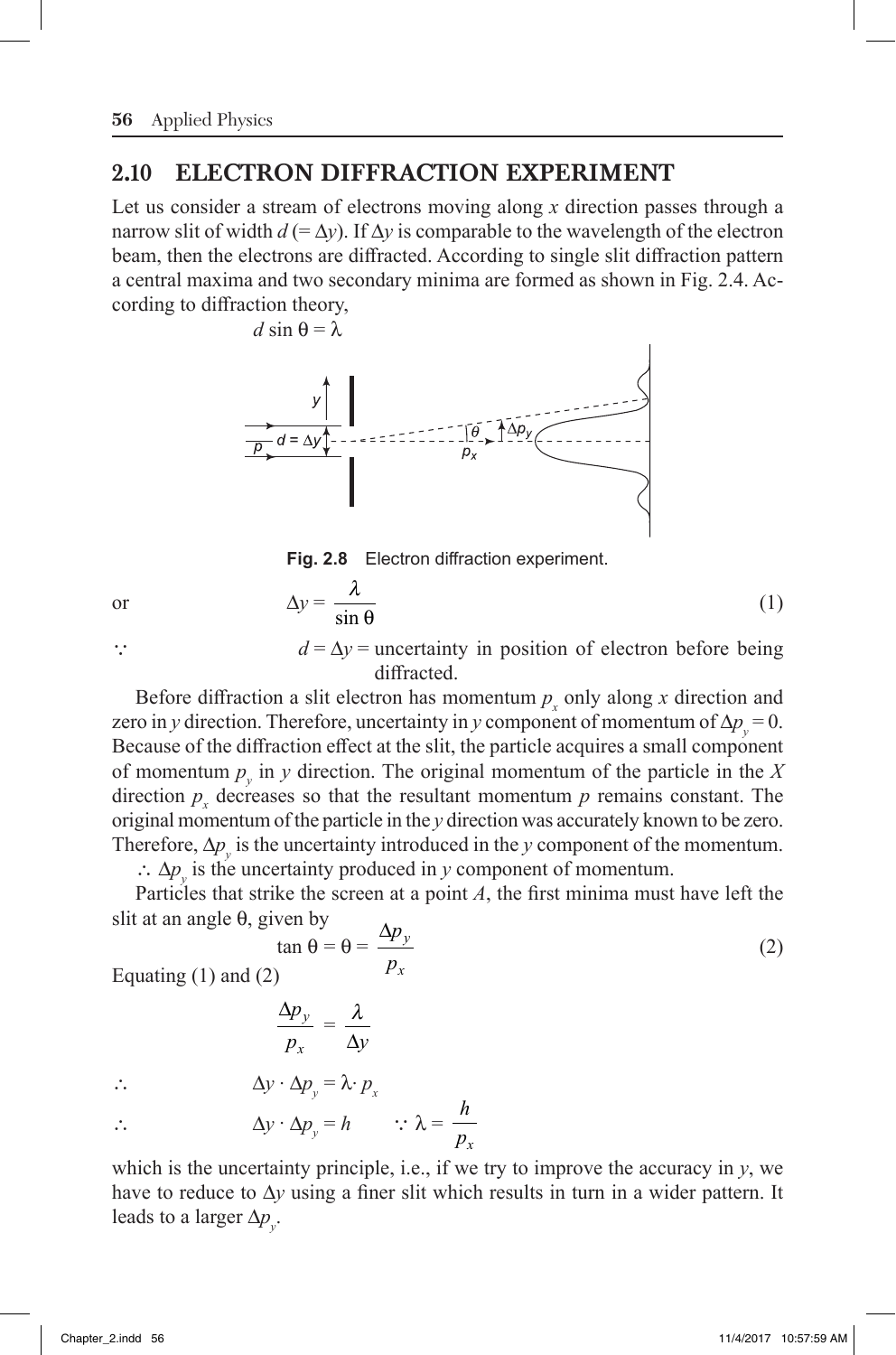# 2.11 YRAY MICROSCOPE EXPERIMENT

Consider an experiment for measurement of the position of an electron at rest using microscope. Since the size of electron is very small, light wave cannot be used for measurement as it would be  $10<sup>4</sup>$  to  $10<sup>5</sup>$  times smaller than the size of electrons. To illuminate an electron  $\gamma$  rays can be used. To determine the location of the electron, one photon must bounce off the electron, and pass through the microscope into our eyes. A y-photon carries a very large momentum. When the photon strikes the electron, part of the momentum and energy are transferred to the electron due to the Compton scattering. Thus, when the scattered photon is registered by the microscope, only the earlier position of the electron can be deduced but the momentum of the electron is altered.



**Fig. 2.9** An experiment where an attempt is made to locate electron by illuminating it with  $\gamma$ -rays. The  $\gamma$ -rays cause recoil of electron thus frustrating our efforts to know the electron position.

Let the incoming photon momentum be  $h/\lambda$ . The uncertainty in the electron momentum after the scattering be  $\Delta p$ . This  $\Delta p$  can have maximum values as the momentum of incident photon, i.e.,  $h/\lambda$ 

> *h l*

$$
\therefore \qquad \Delta p =
$$

The position of the electron can be determined within one wavelength of photon. The uncertainty in position is  $\Delta x = \lambda$ .

$$
\therefore \qquad \Delta x \cdot \Delta p = \lambda \cdot \frac{h}{\lambda} = h
$$

which is the uncertainty principle.

# 2.12 APPLICATIONS OF UNCERTAINTY PRINCIPLE

*(i) Non-existence of electrons and existence of protons and neutrons in the nucleus:* The radius of nucleus of any atom is of the order of  $10^{-14}$  m. If an electron is confined inside the nucleus, then the uncertainty in the position  $\Delta x$  of the electron is equal to the diameter of the nucleus, i.e.,  $\Delta x = 2 \times 10^{-14}$  m.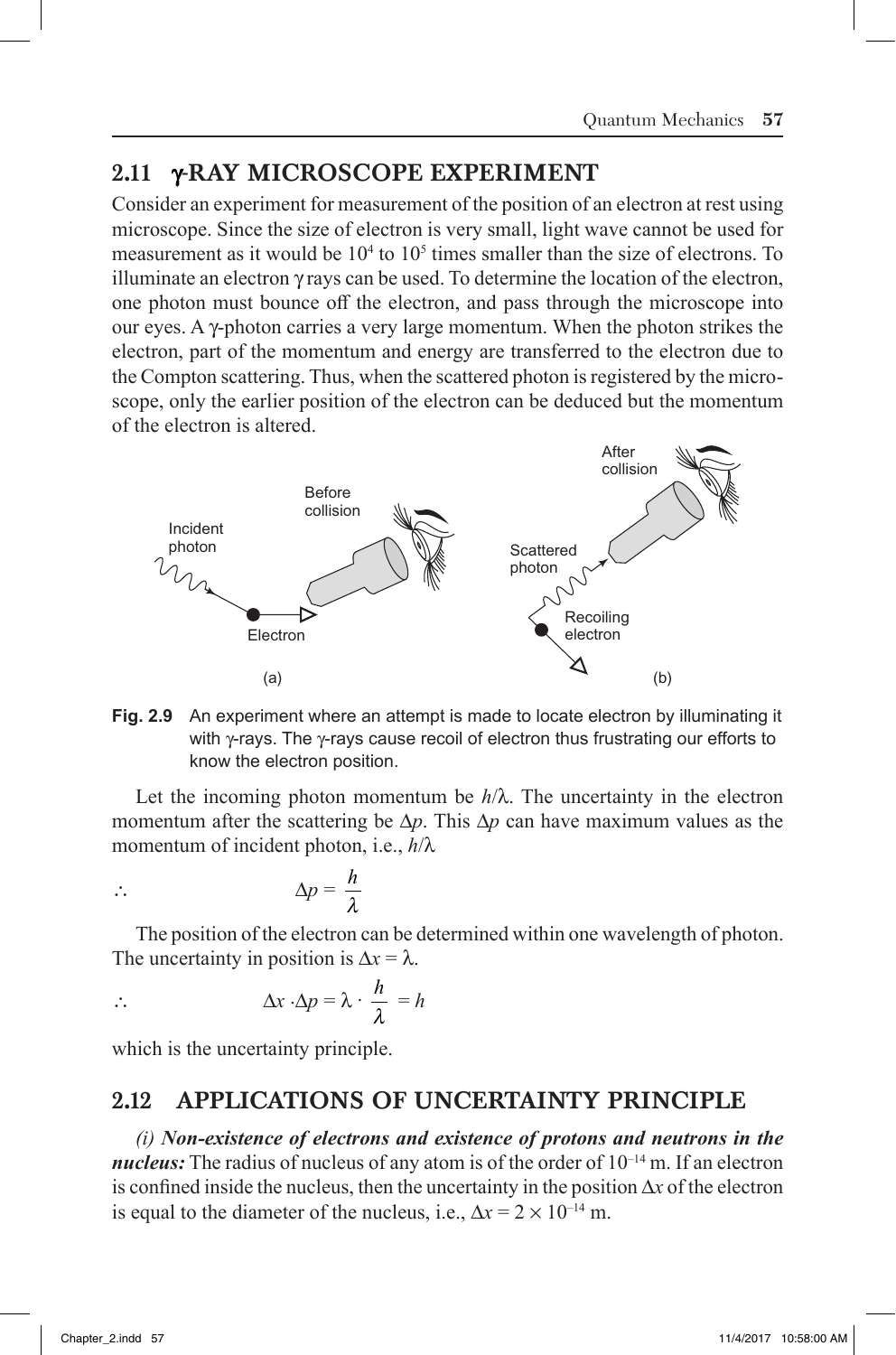*(ii) Binding energy of an electron in atom:* In an atom, the electron is under the influence of electrostatic potential of positively charged nucleus. It is confined to the linear dimensions equal to the diameter of electronic orbit. The uncertainty in the position  $\Delta x$  of an electron is of the order of  $2R$  where  $R$  is the radius of the orbit and the corresponding uncertainty in the momentum component  $\Delta p_x$  is given by

$$
\Delta p_x \ge \frac{h}{2\pi \cdot \Delta x}
$$

$$
\Delta p_x \ge \frac{h}{2\pi \cdot 2R}
$$

which shows the momentum of electron in an orbit is at least

$$
p \sim \Delta p_x \sim \frac{h}{2\pi \cdot 2R}
$$
,  $R \approx 10^{-10}$  m

K.E. of electron =  $\frac{p}{2}$ *m h R m h*  $m_0 R$ 2  $(\mu)^2$ 0 2  $2m \left(4 \pi R \right)^{3} 2 m_0 32 \pi^2 m_0 R^2$  $=\left(\frac{h}{4\pi R}\right)^2 \times \frac{1}{2m_0} = \frac{1}{32\pi}$ 

The potential energy of an electron in the field of nucleus with atomic number *z* is given by

$$
V = \frac{-ze^2}{4\pi\epsilon_0 R}
$$

The total energy  $= K.E + P.E$ .

$$
= \frac{h^2}{32\pi^2 m_0 R^2} - \frac{ze^2}{4\pi \epsilon_0 R} = \frac{(h/2\pi)^2}{8m_0 R^2} - \frac{ze^2}{4\pi \epsilon_0 R}
$$

$$
= \left[ \frac{(1.055 \times 10^{-34})^2 \div 1.6 \times 10^{-19}}{8 \times 9.1 \times 10^{-31} R^2} - \frac{z(1.6 \times 10^{-19})^2}{4 \times 3.14 \times 8.85 \times 10^{-12} \times R} \div 1.6 \times 10^{-19} \right] \text{eV}
$$

where,

$$
\frac{h}{2\pi} = 1.055 \times 10^{-34}
$$

$$
E = \left[\frac{10^{-20}}{R^2} - \frac{15 \times 10^{-10}}{R} \mathbf{z}\right] \text{eV}
$$

Taking  $R = 10^{-10}$  m, we have  $E = (1 - 15z)eV$ Now, the binding energies of the outermost electrons in H and He are – 13.6 eV and – 24.6 eV respectively. So, the value of binding energy derived on the basis of uncertainty principle is acceptable as these are comparable in magnitudes.

*(iii) Finite width of spectral lines:* From Heisenberg's principle of energy and time relation, we have

$$
\Delta E \cdot \Delta t \geq \hbar
$$

Since the lifetime of electron in an excited orbit is finite  $(10^{-8} \text{ sec})$ , so the energy levels of an atom given by  $\Delta E = \frac{\hbar}{\Delta E}$  $\Delta t$  must have a finite width which means that the excited levels must have a finite energy spread, i.e., radiation given out when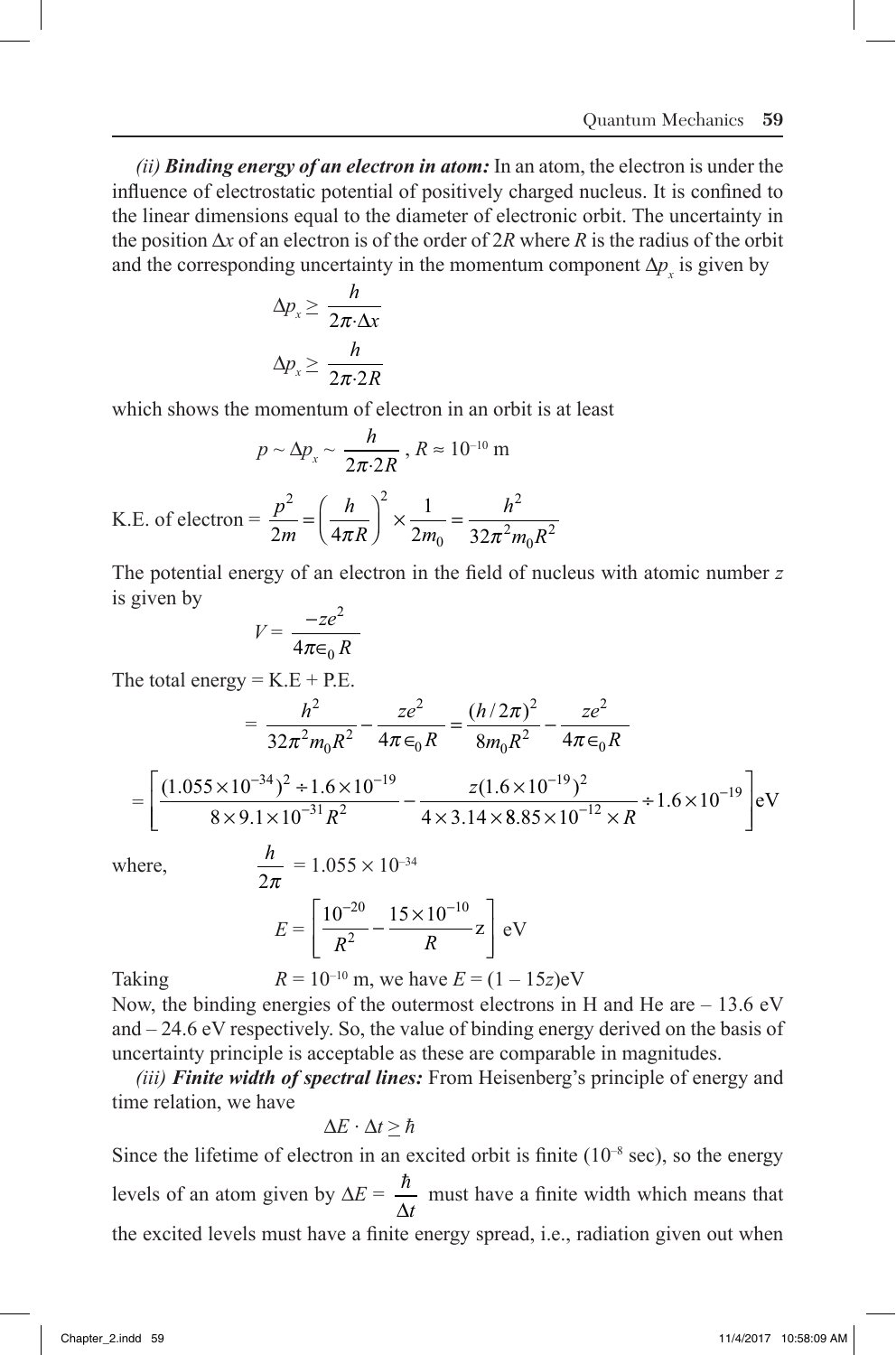an electron jumps must be truly monochromatic, i.e., the spectral lines can never be sharp but must have a natural spectral width.

*(iv) Strength of nuclear force:* If we assume the nuclear radius is of the order  $r_{0} = 1.2 \times 10^{-13}$  cm.

From uncertainty principle, momentum will be of the order  $p = \frac{\hbar}{2}$  $\therefore$  K.E. will be of the order  $V_0$ 

 $K.E. = \frac{p}{2}$ *m mr* 2  $rac{p^2}{2m} = \frac{\hbar}{2mr_0^2} = 10 \text{ MeV}$ 

where M corresponds to the mass of a nucleus (photon or neutron). Since the nucleus is bound, so that B.E. should be greater than K.E. with –ve sign so the B.E. of a nucleus is of the order of 10 MeV.

# 2.13 ONE-DIMENSIONAL TIME-DEPENDENT SCHRÖDINGER EQUATION

In 1926, Erwin Schrödinger formulated the wave equation for matter waves which is known as Schrödinger's equation. It plays the same role in quantum mechanics as Newton's second law does in classical mechanics. The motion of an atomic particle can be determined using Schrödinger's wave equation.

Let us consider a microparticle. Let  $\psi$  be the wave function associated with the motion of this microparticle y function represents the wavefield of the particle. It is smaller than *E* & *B* used to describe the electromagnetic waves and to transverse displacement for waves on a string.

For one-dimensional case, the classical wave equation has the following form

$$
\frac{\partial^2 \xi}{\partial x^2} = \frac{1}{v^2} \frac{\partial^2 \xi}{\partial t^2}
$$
 (1)

A solution of the above equation is the familiar plane wave

$$
\xi(x_1 t) = A e^{i(kx - \omega t)} \tag{2}
$$

where  $w = vk$  and *v* is phase velocity.

**For microparticle,** w **and** *k* **may be replaced with** *E* **&** *P* **using Einstein** *&* **de Broglie relations.**

$$
\omega = \frac{E}{h} \qquad \omega = 2\pi v = \frac{2\pi E}{h} = \frac{E}{h}
$$
  
\n
$$
k = \frac{2\pi}{\lambda} \qquad k = \frac{2\pi}{\lambda} = \frac{2\pi P}{h} = \frac{P}{h}
$$
 (3)

&

Substituting equation (3) in (2) & replacing  $\xi(x, t)$  with wave function  $\psi(x, t)$ 

$$
\Psi(x, t) = Ae^{-i(Et - px)/\hbar}
$$
\n(4)

Differentiating with respect to *t*

$$
\frac{\partial \Psi}{\partial t} = -\frac{i}{\hbar} E \Psi \tag{5}
$$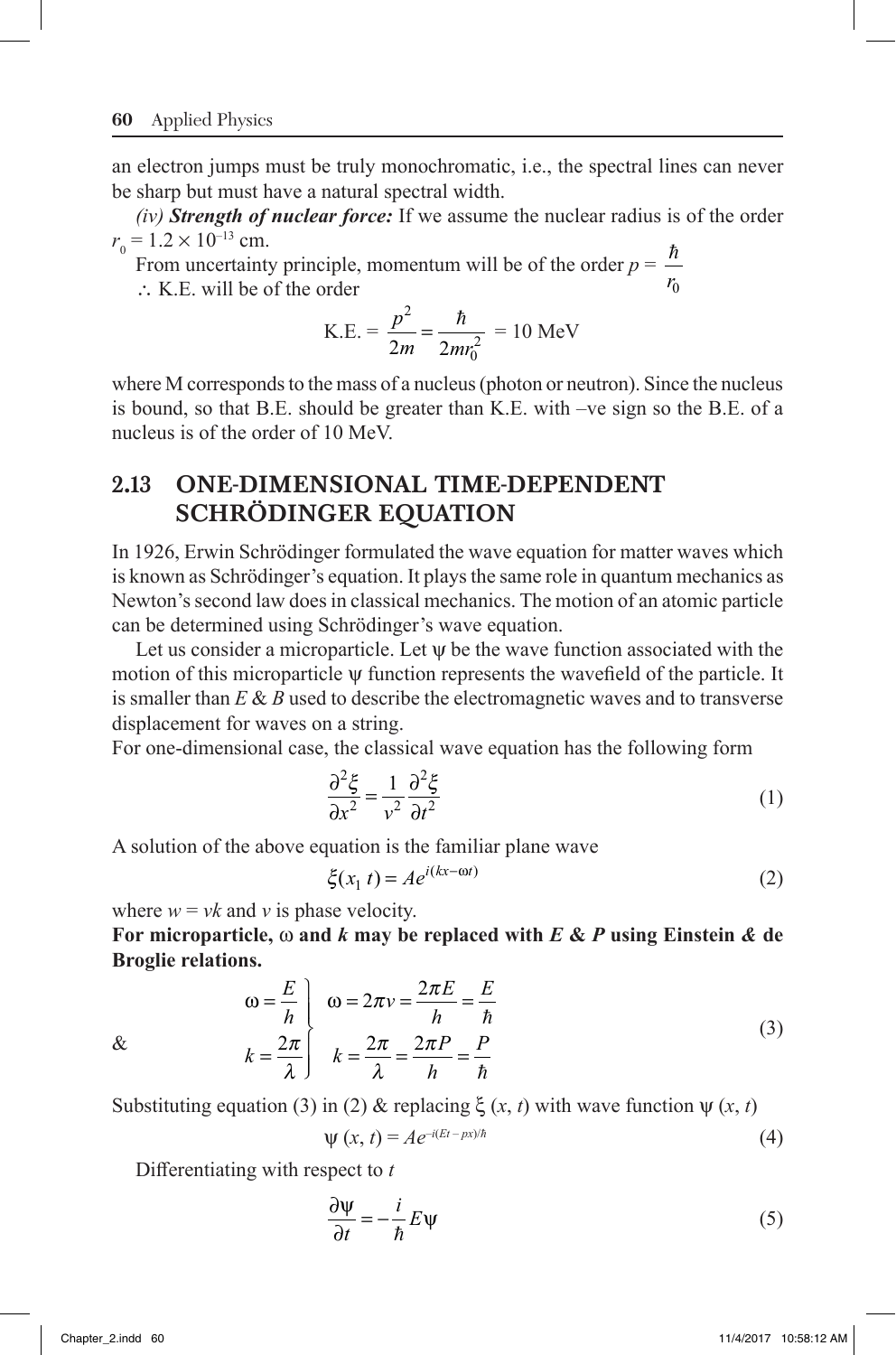#### **62** Applied Physics

The right-hand side of equation (10) is a function of *t* only and the left-hand side a function of *x* only. Therefore, equation (10) must be valid for any *x* and *t*, it can be so only if the two sides of equation (10) are equal to a constant. Setting this constant equal to energy *E*, we get

$$
\frac{-\hbar^2}{2m} \frac{1}{\Psi(x)} \frac{\partial^2 \Psi(x)}{\partial x^2} + V(x) = E
$$
  

$$
\therefore \frac{-\hbar^2}{2m} \frac{\partial^2 \Psi}{\partial x^2} + V\Psi = E\Psi
$$
 (12)

This is time independent Schrödinger equation.

In three dimensions, the time independent Schrödinger equation, is written as

2

*x*<sup>2</sup> ∂*y*<sup>2</sup> ∂*z* 

 $+\frac{6}{5}$ 

 $+\frac{6}{5}$ ∂

$$
\frac{-\hbar^2}{2m}\nabla^2\psi + V(r)\psi = E\psi
$$
\nwhere,

\n
$$
\nabla^2 = \frac{\partial^2}{\partial x^2} + \frac{\partial^2}{\partial y^2} + \frac{\partial^2}{\partial z^2}
$$
\n(13)

where,

Equation (12) is frequently written in the form  $H\psi = E\Psi$ . where *H* is Hamiltonian operator

2

$$
H = \frac{-\hbar^2}{2m}\nabla^2 + V\tag{14}
$$

# 2.15 MOTION OF A FREE PARTICLE

Consider an electron moving freely in space along the positive *x* direction and not acted upon by any force. Since no force is acting on the electron and its potential energy is zero.

Schrödinger's time independent equation is,

$$
\frac{-\hbar^2}{2m}\frac{d^2\psi}{dx^2} + V\psi = E\psi
$$
 (1)

$$
\frac{d^2\psi}{dx^2} + \frac{8\pi^2 m}{h^2} E\psi = 0
$$
 (2)

$$
\therefore \qquad \qquad \hbar = \frac{h}{2\pi} \& V = 0
$$

If 
$$
K^2 = \frac{8\pi^2 mE}{h^2}
$$
 (3)

the above equation reduces to

$$
\frac{d^2\psi}{dx^2} + K^2\psi = 0\tag{4}
$$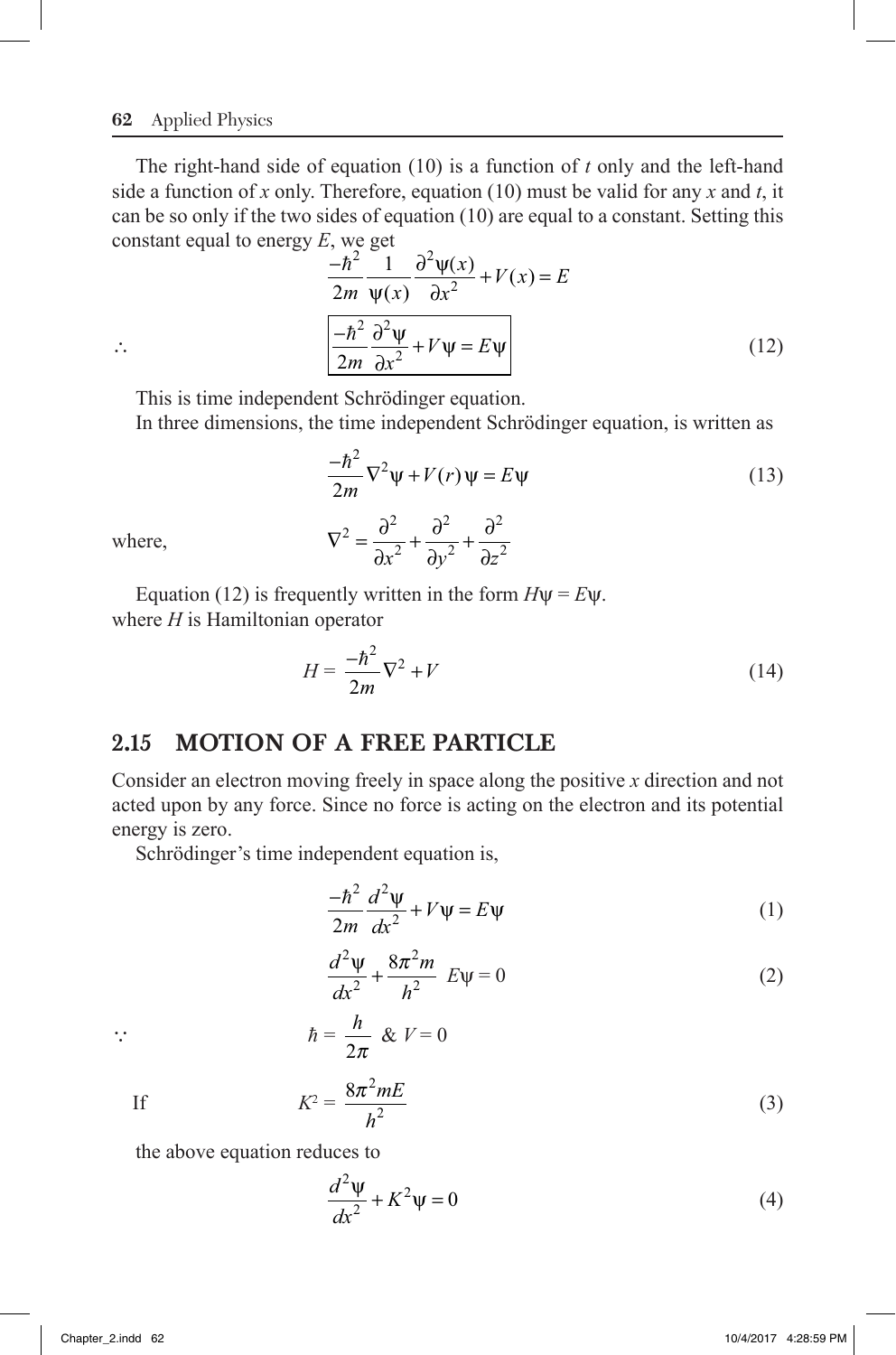The general solution to the above equation is

$$
\psi(x) = Ae^{iKx} + Be^{-iKx} \tag{5}
$$

where *A* and *B* are constants. As it is assumed that the waves propagating only in the positive *x* direction, we can write

$$
\psi(x, t) = Ae^{iKx} e^{-i\omega t}
$$

Since the electron is moving freely, there are no boundary conditions and hence no restriction on *K*. **All values of the energy are allowed.** The allowed values of energy form a continuum and are given by

$$
E = \frac{h^2}{8\pi^2 m} K^2
$$

A freely moving electron therefore possesses a continuous energy spectrum as shown in Fig. 2.10.

$$
K = \sqrt{\frac{2mE}{\hbar^2}} = \frac{P}{\hbar} = \frac{2\pi}{\lambda}
$$

The *K* vector describes the wave properties of the electrons.

 $\mathbf{A}\mathbf{s}\,\pmb{E}\,\pmb{\alpha}\,\pmb{K^2}$  the graph between  $\pmb{E}\,\pmb{\&}\,\pmb{K}$  is a parabola as shown in Fig. 2.10. The momentum is well defined in this case. Therefore, according to the uncertainty principle, it is difficult to assign a position to the electron, i.e., the electron position is indeterminate.



**Fig. 2.10** Parabolic relationship between *E* & *K* in case of free electron.

## 2.16 PARTICLE TRAPPED IN ONE-DIMENSIONAL INFINITE POTENTIAL WELL

Consider the motions of electrons in one-dimensional deep potential well bounded by high potential barriers. Electrons can propagate along *X*-axis and can get reflected from the walls at  $x = 0$  and  $x = L$  as shown in Fig. 2.11 and thus it can propagate both in positive and negative *x* directions within the well the potential energy is zero and at the boundaries, i.e.,  $x = 0$  and  $x = L$ , potential is very high almost  $\infty$ . Therefore, the probability of finding the electron outside the well must be zero, i.e.,  $\psi = 0$  at  $x \le 0$  and  $x \ge L$ .

The Schrödinger equation is

$$
\nabla^2 \psi + \frac{8\pi^2 m}{h^2} (E - V)\psi = 0
$$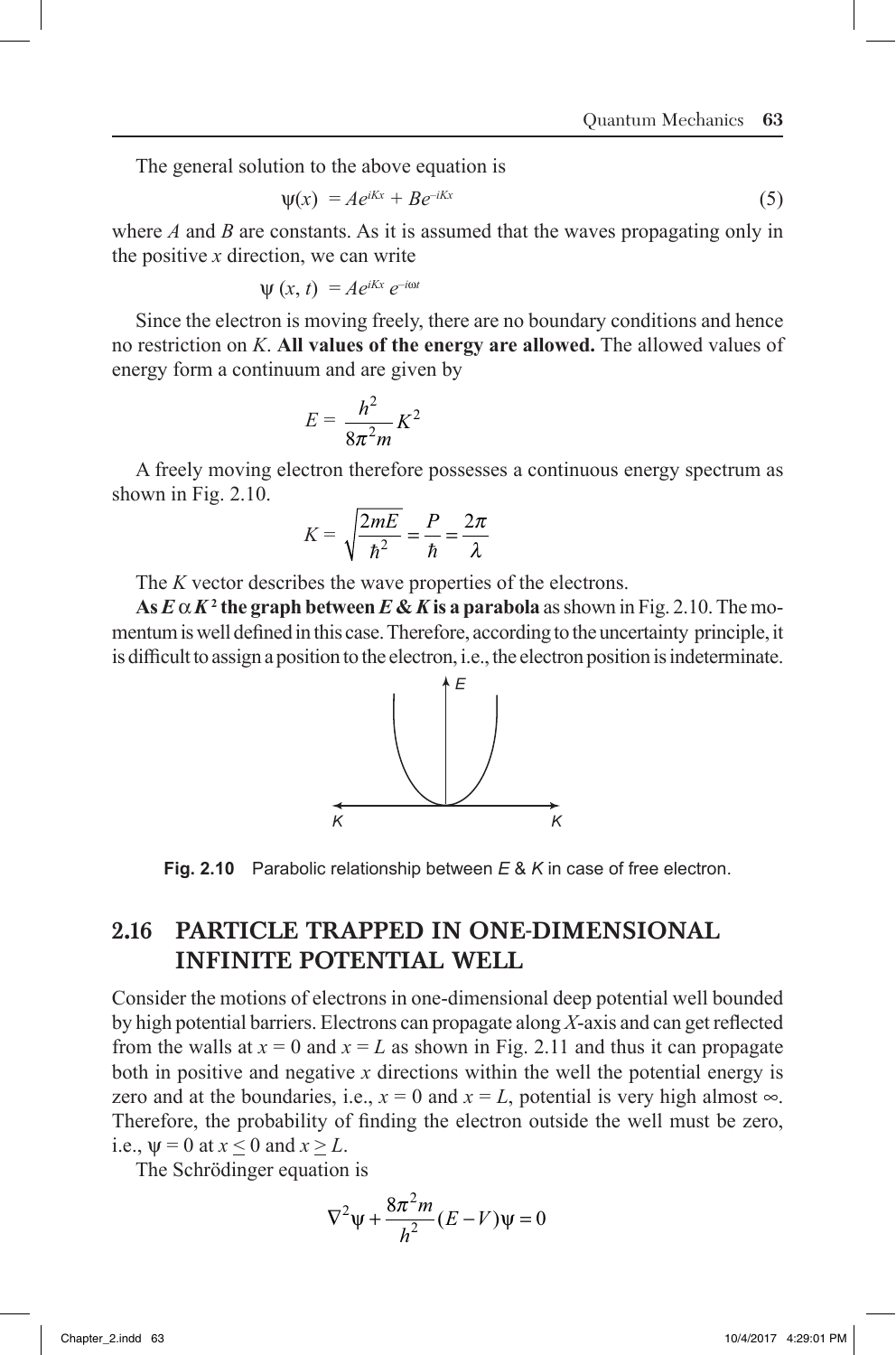$$
L = \frac{n\pi}{K} \tag{8}
$$

This equation (6) implies that the wave equation has solutions only when the electron wavelength is restricted to discrete values such that only a whole number of half wavelength formed over the length *L,* i.e., the electron form standing wave pattern within the potential well.

Substitute (7) in (2)

$$
K^{2} = \frac{n^{2} \pi^{2}}{L^{2}} = \frac{8\pi^{2} mE}{h^{2}}
$$
  
 
$$
\therefore E_{n} = \frac{h^{2}}{8ml^{2}} . n^{2} \ (n = 1, 2, 3, ....)
$$
 (9)

The above equation shows only those values of energy are which are possible for *n* to be an integer.

So 
$$
E_1 = \frac{h^2}{8mL^2}
$$
,  $E_2 = \frac{h^2}{2mL^2}$ ,  $E_3 = \frac{9h^2}{8mL^2}$  ... etc.

are allowed energy states. It is shown in Fig. 2.12.

Energy of particle in a box can take only discrete values, i.e., it is quantized. The value of energy  $E_1$  for  $n = 1$  is called zero point energy, which signifies that there must be some movement of particles (atoms, molecules, etc.) at the absolute zero temperature.



**Fig. 2.12** Energy level diagram for an electron confined to a one-dimensional potential well. Note that the electron cannot have zero energy. The lowest allowed energy is  $E_{_{\rm 1}}$ .

The wave functions corresponding to the above allowed discrete energy levels can be obtained as follows:

$$
\psi = 2Ai \sin Kx
$$

Applying normalized condition.

$$
\int_{0}^{L} |\psi(x)|^{2} dx = 1
$$
 we get, 
$$
\int_{0}^{L} |2iA|^{2} \sin^{2} Kx dx = 1
$$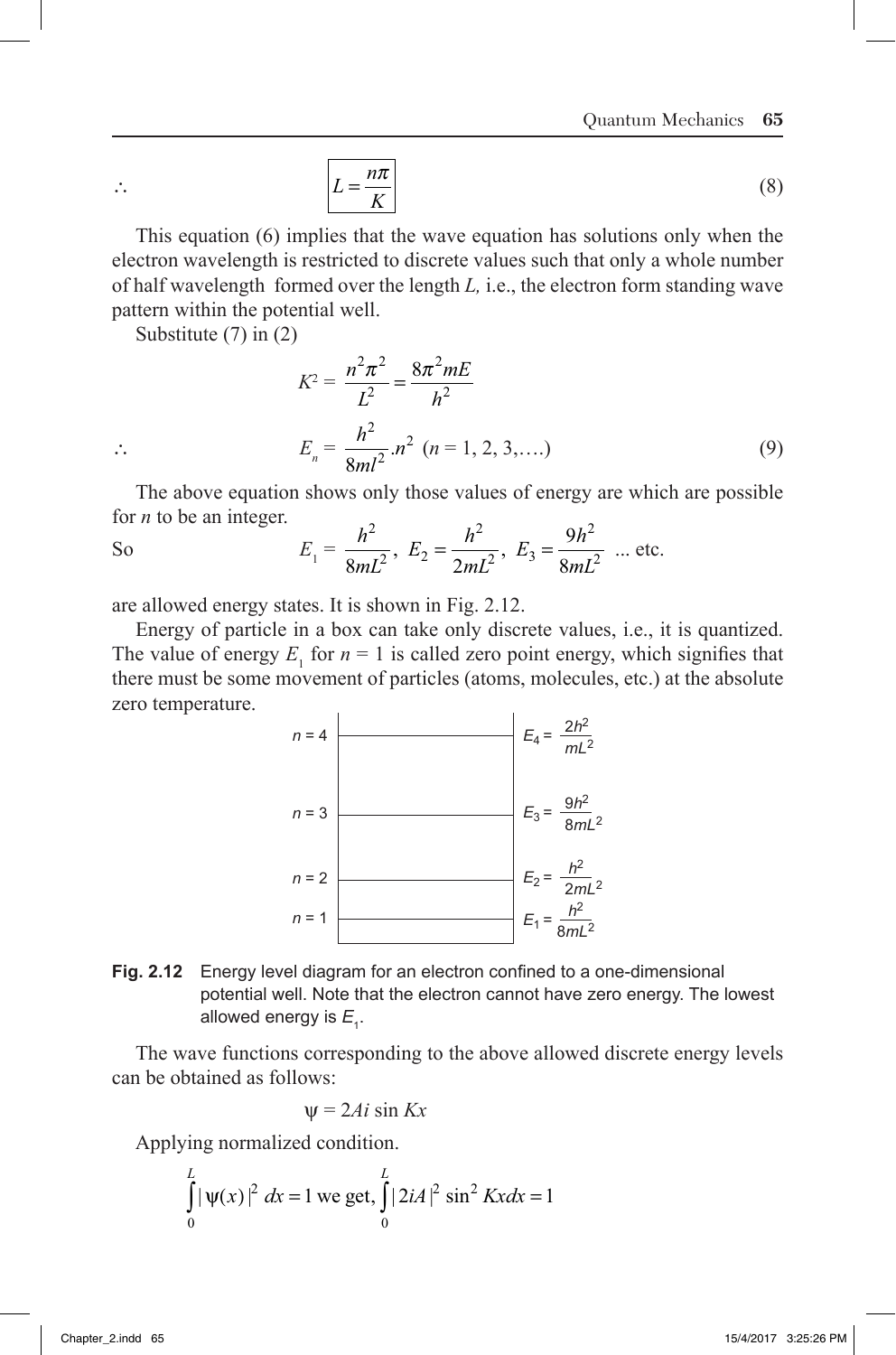$$
\sin^2 Kx = \frac{1-\cos 2Kx}{2}
$$
  
\n
$$
\int_0^L |2iA|^2 \left(\frac{1}{2} - \frac{\cos 2Kx}{2}\right) dx = 1
$$
  
\n
$$
\therefore \qquad |2iA|^2 \left\{ \left(\frac{-\sin 2Kx}{2}\right)_0^L + \left(\frac{1}{2}x\right)_0^L \right\}
$$
  
\n
$$
|2iA|^2 \left\{ \left(\frac{-\sin 2KL}{2} - 0\right) + \frac{L}{2} \right\} = 1
$$
  
\n
$$
|2iA|^2 \left\{ \frac{-\sin n\pi}{2} + \frac{L}{2} \right\} = 1 \therefore K = \frac{n\pi}{L}
$$
  
\n
$$
|2iA|^2 \left(\frac{L}{2}\right) = 1
$$
  
\n
$$
|2iA| = \sqrt{\frac{2}{L}}
$$

Inserting the value of |2*iA*| into equation, we get

$$
\psi(x) = \sqrt{\frac{2}{L}} \sin \frac{n\pi}{L} x
$$

$$
|\psi(x)|^2 = \frac{2}{L} \sin^2 \frac{n\pi}{L} x
$$

Analysis of the above result shows

**1.** While  $\psi_n$  may be negative,  $|\psi_n|^2$  is always positive  $|\psi_n|^2$  gives the probability of finding the electron at certain place within the well. Wave function and  $|\psi_n|^2$  can be plotted as shown in Fig. 2.13. For  $n = 1$ , the probability of finding | a particle is largest in the middle of the box for most of time.



### **Fig. 2.13** The allowed wave functions and the corresponding probability distributions for an electron trapped in a one-dimensional potential well.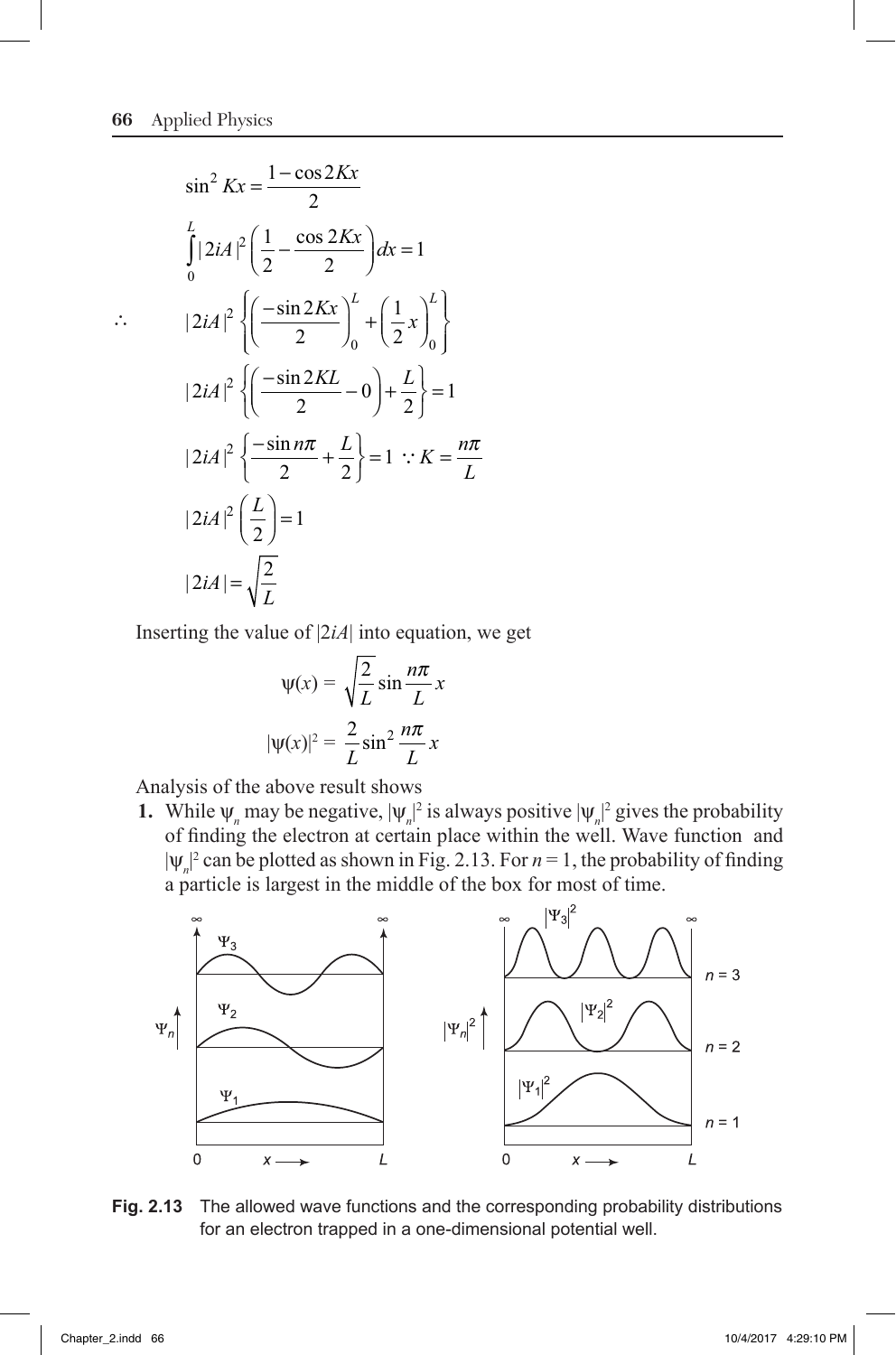**5.** Uncertainty principle,  $\Delta x \cdot \Delta p \geq \hbar$  $\Delta E \cdot \Delta t \geq \hbar$  $\Delta L \cdot \Delta \theta \geq \hbar$ **6.**  $E_n = \frac{n^2 h}{8m e}$ *ma*  $2h^2$  $8ma^2$ **7.**  $\psi(x) = \sqrt{\frac{2}{x}}$ *a*  $n\pi x$ *a*  $\sin \frac{n\pi}{2}$ 

# QUESTIONS WITH ANSWERS

### **1. What are the assumptions of Planck's quantum theory?**

The assumptions of Planck's quantum theory are:

- Atoms in the black body are assumed to be simple harmonic oscillators.
- The harmonic oscillators do not emit energy continuously.
- ∑ Energy is emitted in the form of quanta of magnitude *hv*.

### **2. State de Broglie's hypothesis.**

According to de Broglie's hypothesis, a particle moving with a velocity *v* and mass *m* has a wave associated with it. The wavelength of this wave is given by

$$
\lambda = \frac{h}{mv} = \frac{h}{p}
$$

- **3. What is the physical significance of the wave function?**
	- The wave function  $\psi(x, y, z, t)$  signifies the probability of finding a particle in space at any given instant of time.
	- ∑ It relates statistically the moving particle and its matter wave.
	- It is a complex quantity.
	- $\blacktriangleright$   $|\psi(x, y, z)|^2$  gives the probability density of the particle, which is a real quantity.

# **4. Which experiments were carried out to verify uncertainty principle?**

Electron diffraction experiment and g-ray microscope experiment were used to verify uncertainty principle.

**5. What is a wave function?** A variable quantity which characterizes de Broglie wave is known as wave function and is denoted by the symbol  $\psi$ .

### **6. Mention physical significance of the wave function.**

- It relates the particle and wave nature of matter statistically.
- It is a complex quantity and hence cannot be measured.
- It must be well behaved. That is, single valued and continuous everywhere.
- If the particle is certainly to be found somewhere in space, then the probability value is equal to one.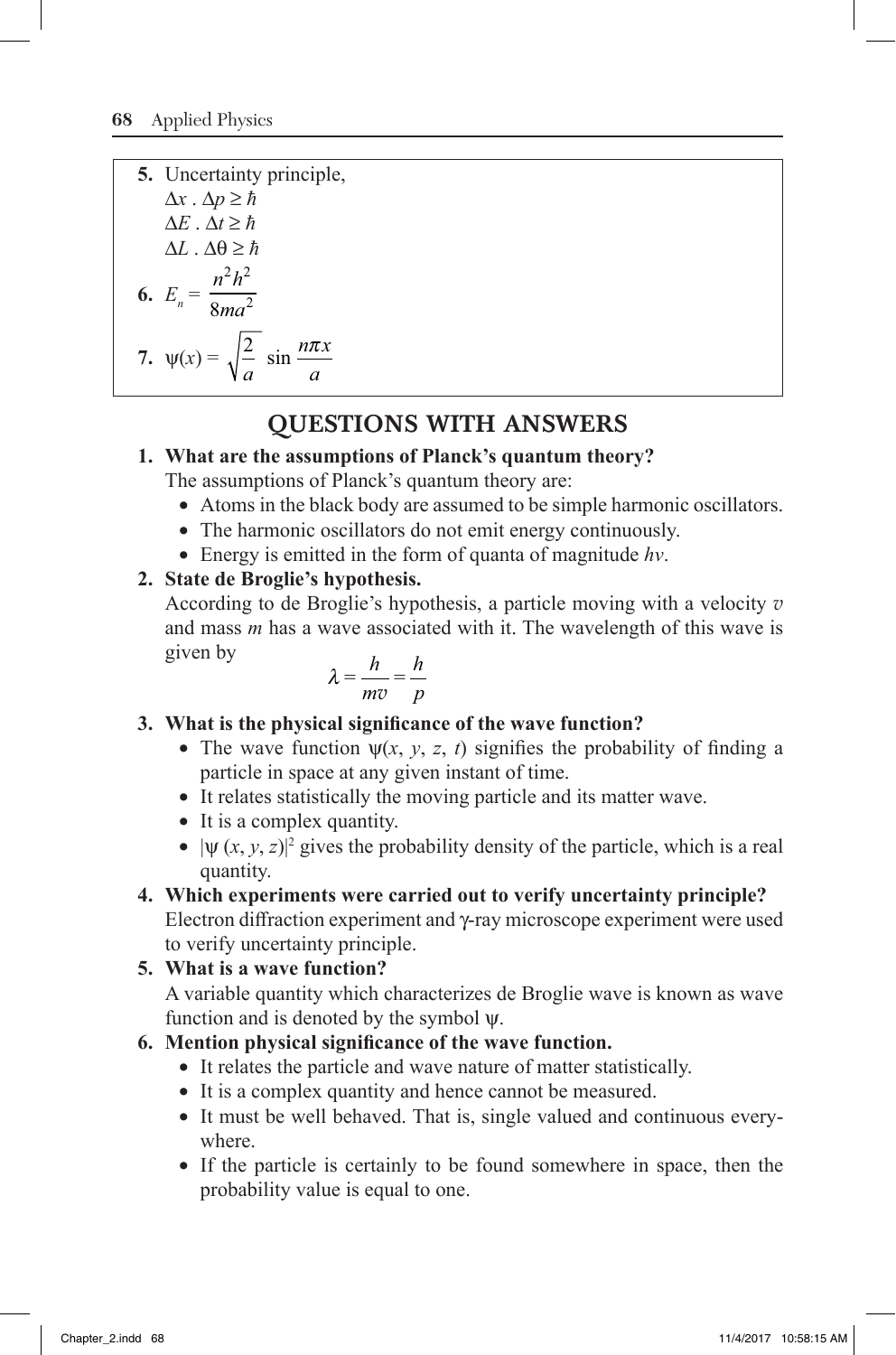i.e., 
$$
P = \iiint_{V} |\psi|^2 dx dy dz = 1
$$

A wave function satisfying the above relation is called a normalized wave function.

- **7. Write the Schrödinger time independent and dependent wave equation and explain the terms.**
	- ∑ Schrödinger's time independent wave equation is

$$
\nabla^2 \psi + \frac{2m}{\hbar^2} (E - V)\psi = 0
$$

• Schrödinger's time dependent wave equation is

$$
\frac{-\hbar^2}{2m}\nabla^2\psi + V\psi = i\hbar\frac{\partial\Psi}{\partial t}
$$

where  $\psi$  is the wave function and  $\Psi$  is a function of Cartesian coordinates.

### **8. What are Hamiltonian and energy operators?**

The Schrödinger time independent wave equation is

$$
\frac{-\hbar^2}{2m}\nabla^2\psi + V\psi = i\hbar\frac{\partial\psi}{\partial t}
$$

The above equation can be written as

$$
\left(\frac{-\hbar^2}{2m}\nabla^2 + V\right)\psi = i\hbar\frac{\partial\Psi}{\partial t}
$$

or 
$$
H\psi = E\psi
$$

where *H*  $\overline{(-)}$ Ë Á ˆ  $\overline{a}$  $\hbar^2$ <sub>V2</sub>  $\left(\frac{n}{2m}\nabla^2 + V\right)$  is called the Hamiltonian operator

and  $E = i\hbar \frac{\partial}{\partial t}$  is called the energy operator.

#### **9. What is zero point energy?**

 $If n$ 

The possible energies of a particle in a box of length *a* is given by

$$
E = \frac{n^2 h^2}{8ma^2}
$$
 [where  $n = 1, 2, 3, ...$ ]  
If  $n = 1$  then  $E = \frac{h^2}{8ma^2}$ 

This is the energy of the ground state of the particle. Since the particle in a box cannot be at rest, its minimum energy is positive and is often called the zero point energy.

#### **10. What are eigenvalues and eigenfunctions?**

The allowed values of energy for different values of *n* are given by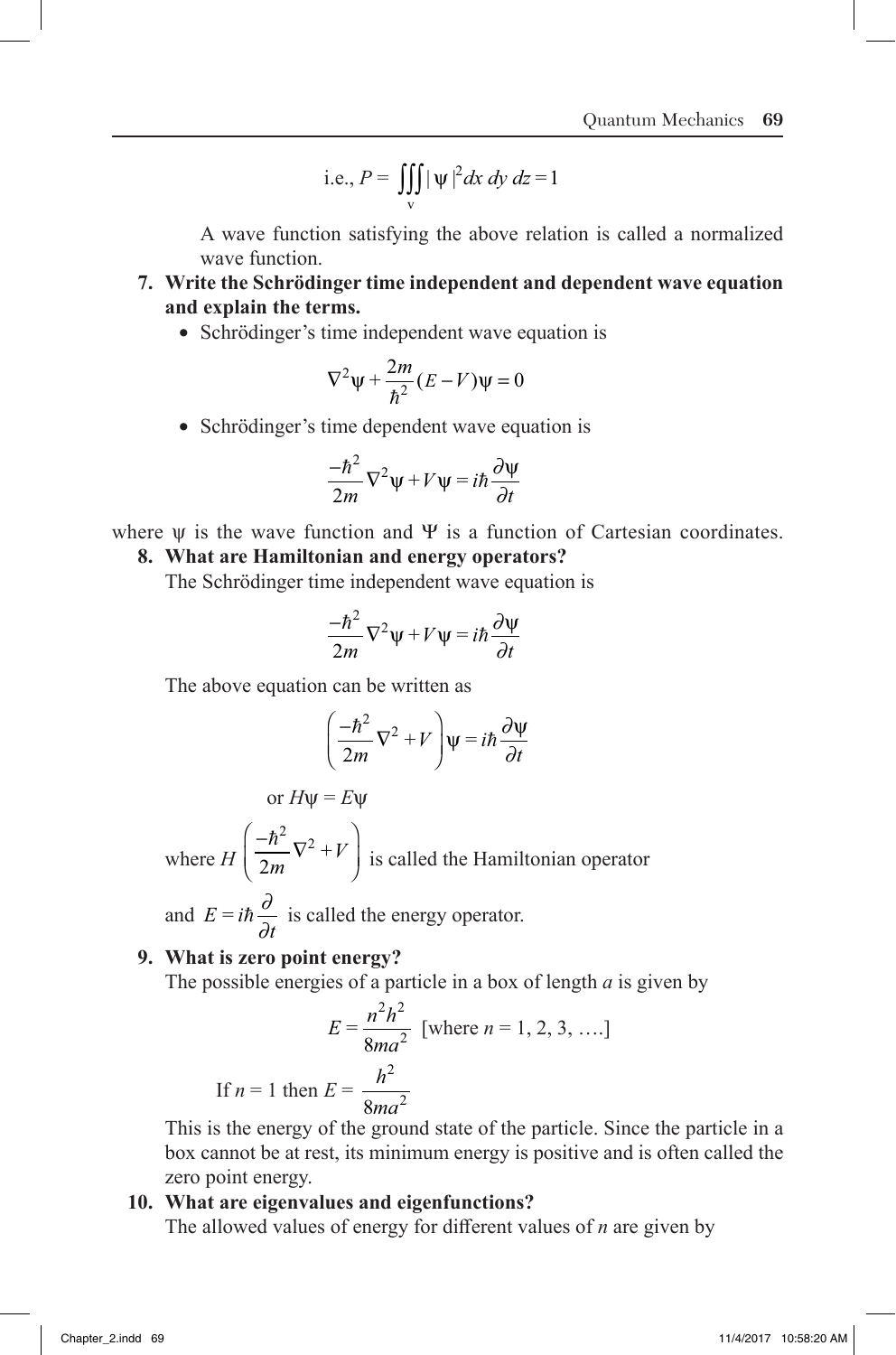$$
E = \frac{h^2}{2m\lambda^2}
$$
  
=  $\frac{(6.63 \times 10^{-34})^2}{1.674 \times 10^{-27} \times (10^{-10})^2}$   
=  $2.6 \times 10^{-20}$  Joules  
=  $\frac{2.6 \times 10^{-20}}{1.6 \times 10^{-19}}$  eV  
 $E = 0.164$  eV

**2.** Compute de Broglie wavelength of  $10^{11}$  KeV neutrons ( $m_n = 1.675 \times 10^{-27}$  kg). **Solution:** Given data:  $E = 10^{11}$  KeV =  $10^{11} \times 10^3$  eV

$$
E = 1.6 \times 10^{-19} \times 10^{14} \text{ J} = 1.6 \times 10^{-5} \text{ J}
$$

Formula:  $\lambda =$ 

$$
\sqrt{2mE}
$$
\n
$$
\lambda = \frac{6.625 \times 10^{-34}}{\sqrt{2 \times 1.675 \times 10^{-27} \times 1.6 \times 10^{-5}}}
$$

$$
= 2.86 \times 10^{-18} \,\mathrm{m}
$$

*h*

**3.** An electron microscope uses 1.25 Ke V electrons. Find its ultimate resolving power on the assumption that this is equal to the wavelength of the electron, given that

$$
e = 4.8 \times 10^{-10} \text{ e.s.u., } m = 9.0 \times 10^{-28} \text{ gm}
$$
  
\n
$$
h = 6.65 \times 10^{-27} \text{ erg-sec.}
$$
  
\n**Solution:** Given data:  $E = 1.25 \text{ KeV} = 1.25 \times 10^3 \text{ eV} = 1.25 \times 10^3 \times 1.6 \times 10^{-19} \text{ J}$   
\n
$$
m = 9.0 \times 10^{-28} \text{ gm}
$$
  
\n
$$
h = 6.63 \times 10^{-34} \text{ J sec.}
$$

Formula:  $\lambda$ 

$$
\lambda = \frac{h}{\sqrt{2mE}}
$$

$$
\lambda = \frac{6.63 \times 10^{-34}}{\sqrt{2 \times 9.1 \times 10^{-31} \times 1.25 \times 10^{3} \times 1.6 \times 10^{-19}}}
$$
  
= 3.475 × 10<sup>-11</sup> m  
= 0.348 A.U.

So, the resolving power of microscope is 0.348 Å.

**4.** What is de Broglie wavelength of an electron which has been accelerated from rest through a potential difference of 100 V?

*Solution:* Given data:  $V = 100$  V.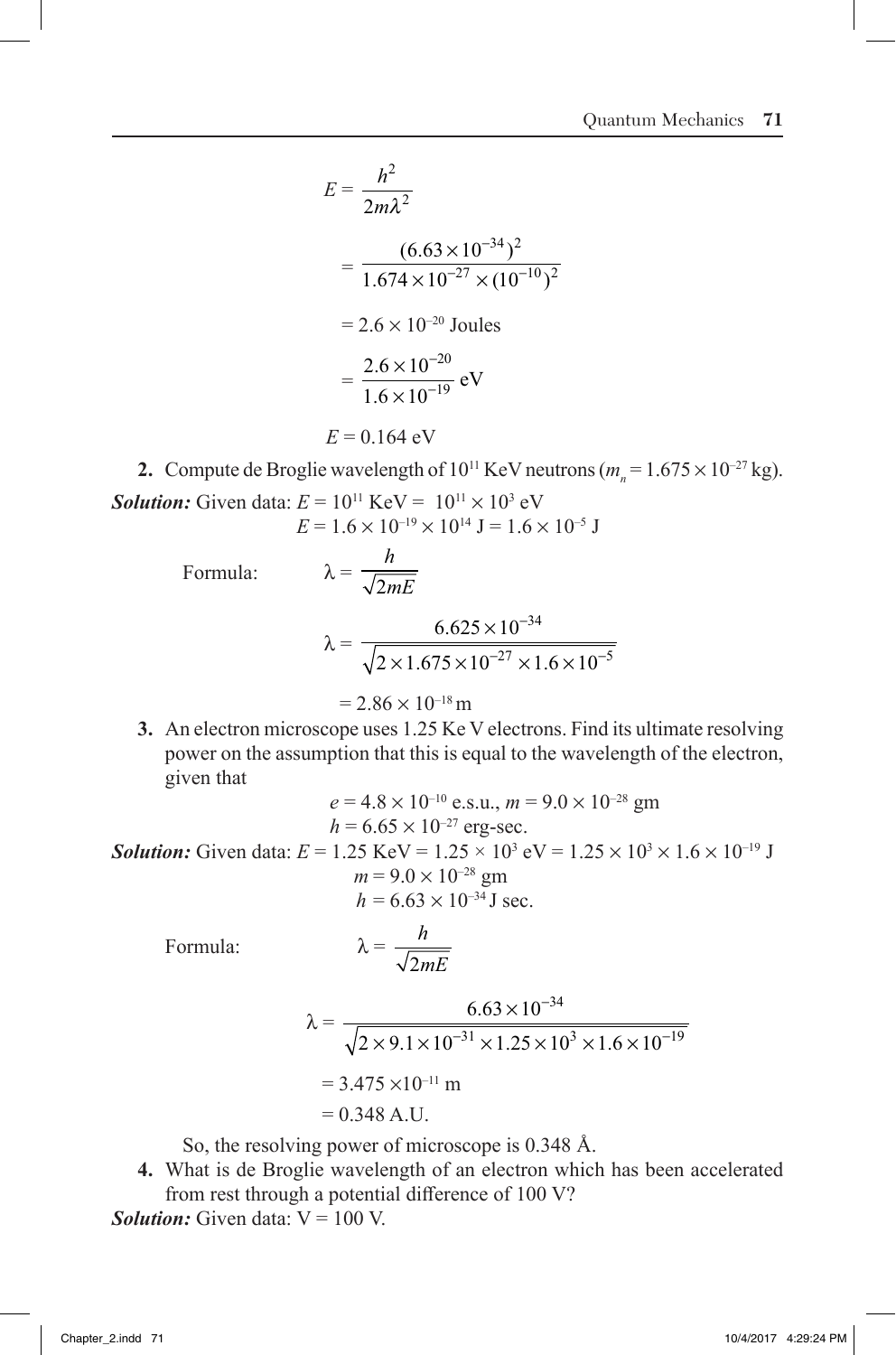Formula: 12.26 *V* Å  $=$ 12 26 100 .  $= 1.226$  Å

**5.** Estimate the amount of accelerating voltage to which electrons are to be subjected in order to associate them with de Broglie wavelength of 0.50 Å. Given that  $m = 9.0 \times 10^{-28}$  gm

**Solution:** Given data:  $\lambda = 0.50 \text{ Å} = .5 \times 10^{-8} \text{ cm}$  $m = 9.0 \times 10^{-28}$  gm

$$
h = 6.62 \times 10^{-34}
$$
 J. sec.

Formula:

Formula: 
$$
y = \frac{12.26}{\sqrt{V}} A.U.
$$
  
\n
$$
V = \frac{(12.26)^2}{\lambda^2}
$$
\n
$$
= \frac{(12.26)^2}{(0.5)^2}
$$

$$
= 601.2
$$
 volts

**6.** Calculate de Broglie wavelength associated with a proton moving with a velocity equal to  $\frac{1}{20}$  th of the velocity of light.

**Solution:** Given data:  $v_p = \frac{1}{20}$ 20  $\times$  3  $\times$  10<sup>8</sup> = 1.5  $\times$  10<sup>7</sup> m/sec  $m_p^{} = 1.67 \times 10^{-27}$  kg Formula: *h mv*  $=\frac{6.62 \times 10}{27}$  $1.67 \times 10^{-27} \times 1.5 \times 10$ 34  $^{27}$   $\sim$  1.5  $\sim$  10<sup>7</sup> .  $.67 \times 10^{-27} \times 1.$ ¥  $\times 10^{-27} \times 1.5 \times$ - -  $= 2.64 \times 10^{-14}$  m.

**7.** Compute the de Broglie wavelength of a proton whose kinetic energy is equal to the rest energy of an electron. Mass of a proton is 1836 times that of electron.

**Solution:** Given data: 
$$
m_p = 1836 \times m_e
$$
  
=  $1836 \times 9.1 \times 10^{-31}$  kg  

$$
E = m_0 c^2
$$

$$
= 9.1 \times 10^{-31} \times (3 \times 10^8)^2
$$

$$
= 8.19 \times 10^{-14}
$$
 J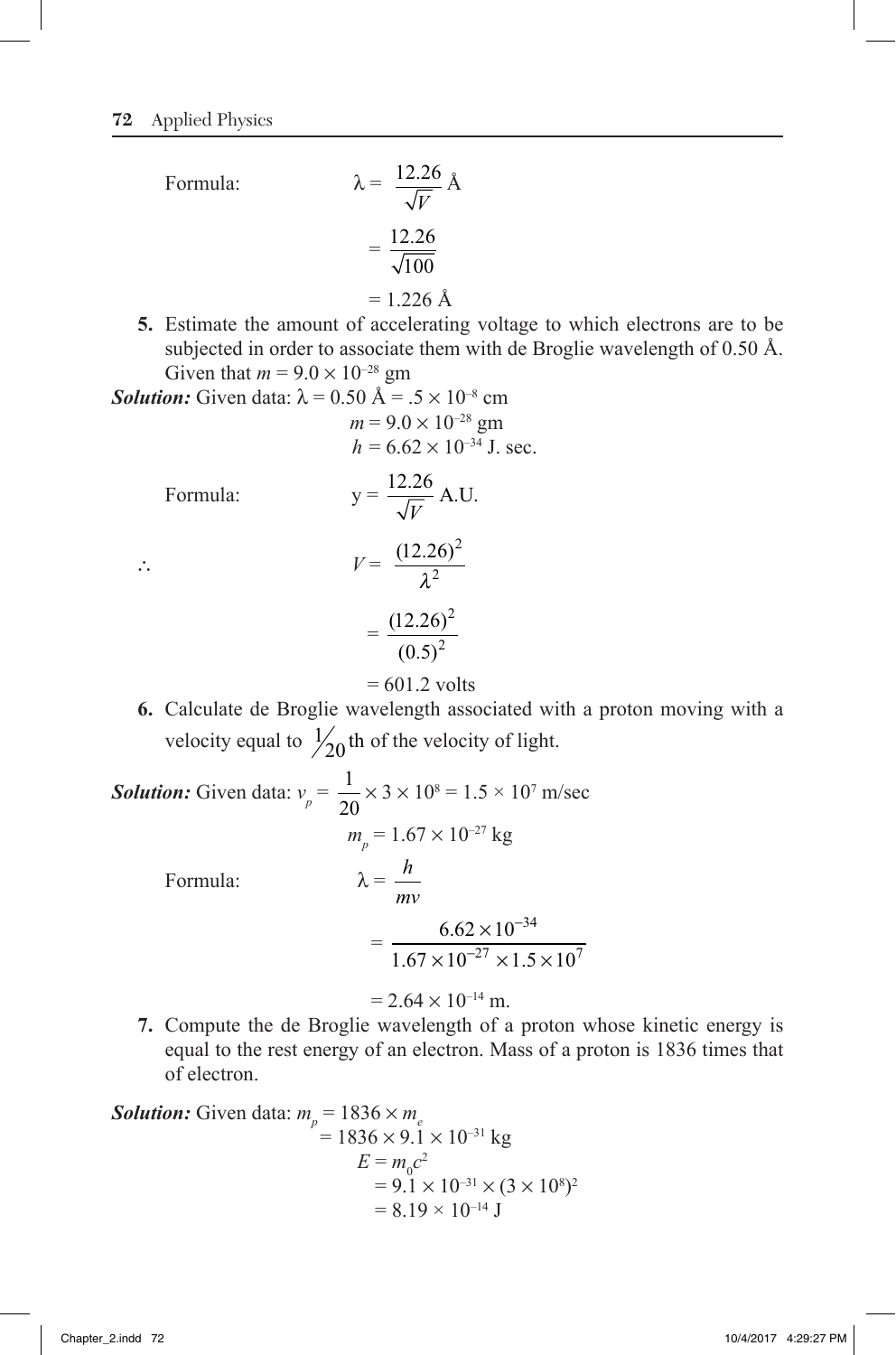$$
\therefore \qquad p = \frac{h}{\lambda} = \frac{6.62 \times 10^{-34}}{10^{-10}}
$$
\n
$$
E = \frac{6.62 \times 10^{-34}}{10^{-10}} \times 3 \times 10^8 \text{ J}
$$
\n
$$
= \frac{6.62 \times 10^{-34} \times 3 \times 10^8}{10^{-10} \times 1.6 \times 10^{-19}} \text{ eV}
$$
\n
$$
= 1.24 \times 10^4 \text{ eV}
$$

**11.** Calculate the de Broglie wavelength of an  $\alpha$  particle accelerated through 200 V.

Solution: Given data: 
$$
m_{\alpha} = 6.576 \times 10^{21}
$$
 kg  
\n $V = 200$  V  
\n $e_{\alpha} = 2 \times e$   
\nFormula:  $E = eV$   
\n $\lambda = \frac{h}{\sqrt{2m_{\alpha}E_{\alpha}}}$   
\n $\lambda = \frac{h}{\sqrt{2m_{\alpha}e_{\alpha}V}} = \frac{6.62 \times 10^{-34}}{\sqrt{2 \times 6.576 \times 10^{-21} \times 2 \times 1.6 \times 10^{-19} \times 200}} = 7.216 \times 10^{-16}$  m

**12.** A beam of 10 kV electrons is passed through a thin metallic sheet whose interplanar spacing is 0.55 Å. Calculate the angle of deviation of the first order diffraction maximum.

**Solution:** Given data:  $V = 10 \text{ kV} = 10 \times 10^3 \text{ V}$ 

$$
d = 0.55 \text{ Å} = 0.55 \times 10^{-10} \text{ m}
$$
  
n = 1

Formula:

$$
\lambda = \frac{12.26}{\sqrt{V}} \text{ Å and } 2d \sin \theta = n\lambda
$$
  

$$
\lambda = \frac{12.26}{\sqrt{10 \times 10^3}}
$$
  
= 0.1226 Å  

$$
\theta = \sin^{-1} \left(\frac{n\lambda}{2d}\right) = \sin^{-1} \left(\frac{1 \times 0.1226 \times 10^{-10}}{2 \times 0.55 \times 10^{-10}}\right)
$$
  
= sin<sup>-1</sup> (0.11145) = 6.399°

**13.** An electron and a 150 gm baseball are travelling at 220 m/s measured to an accuracy of 0.065%. Calculate and compare uncertainty in position of each of the bodies.

**Solution:** Given data;  $v_e = 220$  m/s,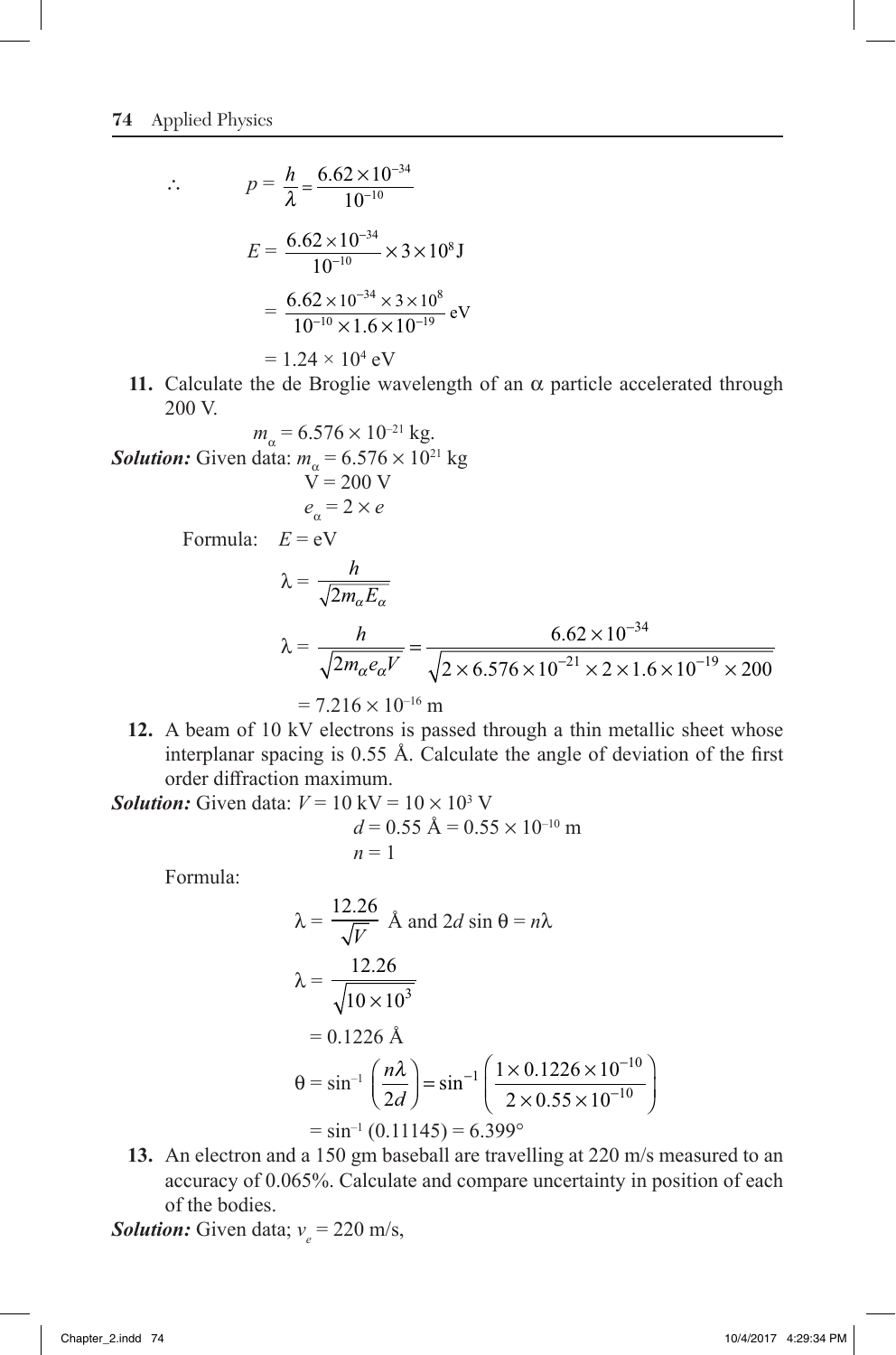accuracy = 0.065%  
\n
$$
m = 150 \text{ gm} = 0.15 \text{ kg}
$$
  
\n $v_m = 220 \text{ m/s}$   
\n $v_e = 220 \times \frac{0.065}{100} = .143 \text{ m/s}$   
\nFormula:  $\Delta x = \frac{\hbar}{m\Delta v} = \frac{h}{2\pi m\Delta v}$   
\n(i)  $\Delta v_e = v_e \times 0.065\% = 220 \times \frac{0.065}{100} = 0.143 \text{ m/s}$   
\n $\Delta x_e = \frac{6.63 \times 10^{-34}}{(2 \times 3.14 \times 9.1 \times 10^{-31})(0.143)} = 0.811 \times 10^{-3} \text{ m}$   
\n(ii)  $\Delta v_m = 0.143 \text{ m/s}$   
\n $\Delta x_m = \frac{\hbar}{m\Delta V_m} = \frac{6.63 \times 10^{-34}}{2 \times 3.14 \times 0.15 \times 0.143} = 4.92 \times 10^{-33} \text{ m}$ 

 The results show that the uncertainty in position of the electron is very large compared to its dimensions  $(= 10^{-15} \text{ m})$  whereas the uncertainty in position of the baseball is nearly as small as zero.

**14.** An electron has a speed of 500 m/s correct up to 0.01% with what minimum accuracy can you locate the position of this electron.

**Solution:** Given data:  $v_e$  = 500 m/s

**Solution:** Given data: 
$$
v_e = 500 \text{ m/s}
$$
  
\n $\Delta v_e = \text{accuracy} = 0.01\% = 500 \times \frac{0.01}{100} = 0.05 \text{ m/s}$   
\n $\Delta x = ?$   
\nFormula:  $\Delta p = m\Delta v$   
\n $= m \cdot \Delta v$   
\n $= 9.1 \times 10^{-31} \times 0.05$   
\n $= 4.55 \times 10^{-32} \text{ kg m/s}$ 

The uncertainty in position is given by

$$
\Delta x = \frac{h}{2\pi\Delta p} = \frac{6.63 \times 10^{-34}}{2 \times 3.14 \times 4.55 \times 10^{-32}}
$$
  
= 2.320 mm

**15.** An electron has a speed of 600 m/s with an accuracy of 0.005%. Calculate the uncertainty with which we can locate the position of the electron.

Solution: Given data: 
$$
\hbar = 6.6 \times 10^{-34} \text{ J}
$$
  
\n $m = 9.1 \times 10^{-31} \text{ kg}$   
\n $v = 600 \text{ m/s}$   
\n $\Delta v = 600 \times \frac{0.005}{100} = 0.03 \text{ m/s}$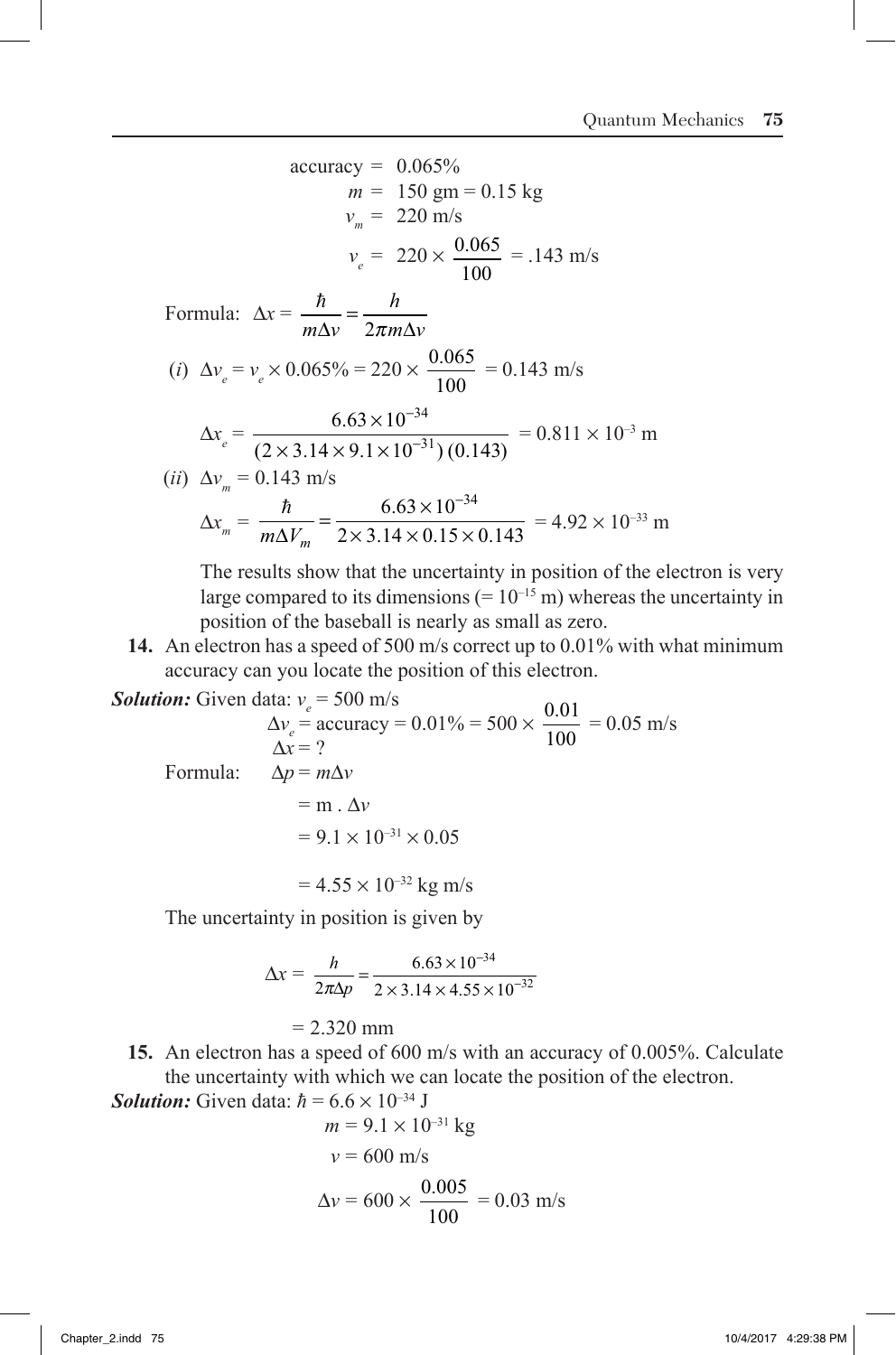**19.** In jumping from an excited state to a stationary state, an atom takes 10–8 sec. What is the uncertainty in the energy of the emitted radiation?

*Solution:* Given data:  $\Delta t = 10^{-8}$  sec

Formula: 
$$
\Delta E \cdot \Delta t = \frac{h}{2\pi}
$$

 The excited atom gives up its excess energy by emitting one or more photons of characteristic frequency. The average time gap between the excitation of an atom and the time it radiates energy is  $10^{-8}$  sec. So, the photon energy is uncertain by an amount given by

$$
\Delta E = \frac{h}{2\pi \Delta t} = \frac{6.63 \times 10^{-34}}{10^{-8} \times 2\pi} = \frac{1.055 \times 10^{-34}}{10^{-8}}
$$

 $= 1.055 \times 10^{-26}$  J

and the frequency of the light is uncertain by an amount.

$$
\Delta v = \frac{\Delta E}{h} = 1.6 \times 10^7
$$
 Hz and this limit cannot be reduced.

**20.** Using uncertainty relation, calculate the time required for the atomic system to retain rotation energy for a line of wavelength 6000 Å and width  $10^{-4}$  Å. *Solution:* Given data:  $d\lambda = 10^{-4}$  Å =  $10^{-14}$  m

 $\lambda = 6000 \text{ Å} = 6 \times 10^{-7} \text{ m}$ 

Formula:  $E = \frac{hc}{\lambda}$ *l*  $\therefore$   $\Delta E = \frac{hc}{\lambda^2} \Delta \lambda$  and  $\Delta E \cdot \Delta t = \frac{h}{2\lambda^2}$ 2*p*  $\therefore$   $\Delta t = \frac{h}{2}$  $2\pi$   $\Delta E$ 1  $\pi$ ¥  $\Delta$  $=\frac{\hbar}{2}$  $2\pi$   $\hbar c \Delta \lambda$  2 2 2  $\pi$ *l l*  $\propto \frac{\lambda^2}{\hbar c \Delta \lambda} = \frac{\lambda^2}{2\pi c \Delta \lambda}$  $=\frac{(6\times10^{-7})}{2(1.0\times10^{-3})}$ .  $6 \times 10$  $2 \times 3.14 \times 3 \times 10^8 \times 10$  $7\sqrt{2}$  $8 \times 10^{-11}$ ¥  $\times$  3.14  $\times$  3  $\times$  10<sup>8</sup>  $\times$ - -  $= 1.9 \times 10^{-11}$  sec.

**21.** If the uncertainty in the location of a particle is equal to its de Broglie wavelength, what is the uncertainty with velocity?

Solution: Given data: 
$$
\Delta x = \lambda
$$
  
Formula  $\Delta x \Delta p = h$   
 $\Delta x \cdot m \Delta v = h$   
 $\Delta v = \frac{h}{m\lambda} = \frac{h}{m \times h/mv} = v$   
 $\therefore \qquad \Delta v = v$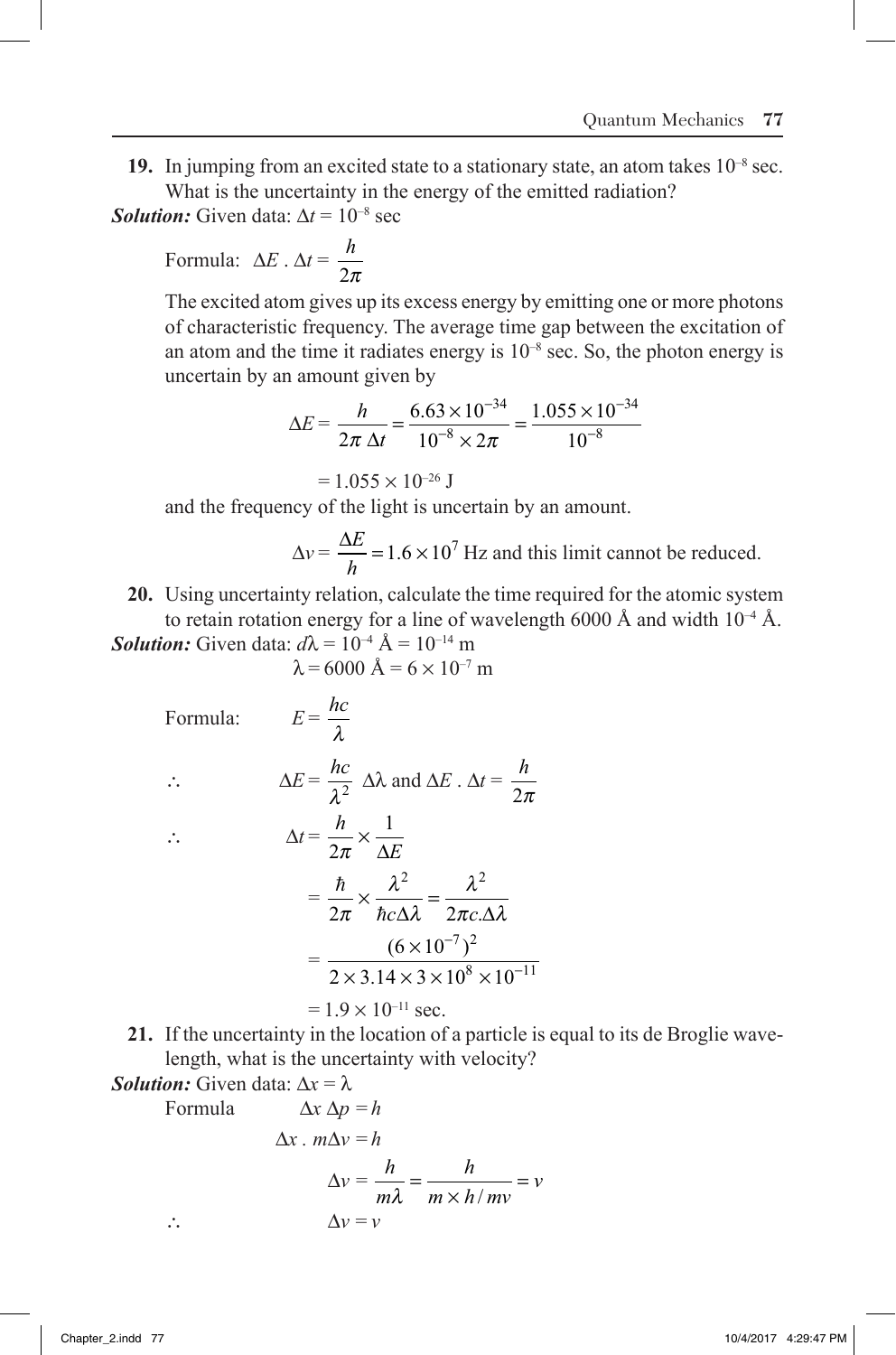#### **78** Applied Physics

**22.** A nucleon is confined to a nucleus of diameter  $5 \times 10^{-4}$  m. Calculate the minimum uncertainty in the momentum of the nucleon. Also calculate the minimum kinetic energy of the nucleon.

*Solution:* Given data:  $(\Delta x)_{\text{max}} = 5 \times 10^{-4}$  m Formula:  $(\Delta p)_{\min}$   $(\Delta x)_{\max}$  = *h*  $(\Delta p)_{\min} = \frac{\hbar}{(\Delta x)}$  $\frac{\hbar}{\Delta x}_{\text{max}} = \frac{1.055 \times 1}{5 \times 1}$ - -  $1.055 \times 10$  $5 \times 10$ 34 4  $= 2.11 \times 10^{-31}$  kgm sec. Now *p* cannot be less than  $(\Delta P)_{\text{min}}$  $p_{\min} = (\Delta P)_{\min}$  $\therefore$   $E = \frac{P_1}{P_2}$ *m*  $\frac{Q_1^2}{1}$  =  $\frac{(2.11 \times 10^{-31})^2}{1}$  $2m \overline{2} \times 1.67 \times 10^{-27}$  $=\frac{(2.11 \times 10^{-31})}{2 \times 1.67 \times 10}$ - -  $\frac{(2.11 \times 10^{-31})^2}{2 \times 1.67 \times 10^{-27}}$  J  $=\frac{1.332 \times 10}{1.6 \times 10^{-4}}$  $1.6 \times 10$ 35 19 . . ¥ ¥ -  $\frac{6}{-19}$  eV  $= 8.33 \times 10^{-17}$ 

**23.** Find the energy of an electron moving in one dimension in an infinitely high potential box of width 1 Å, given mass of the electron  $9.11 \times 10^{-31}$  kg m and  $h = 6.63 \times 10^{-34}$  Js.

Solution: Given data:  
\n
$$
a = 1 \text{ Å} = 10^{-10} \text{ m}
$$
\n
$$
m = 9.11 \times 10^{-31} \text{ kg}
$$
\n
$$
h = 6.63 \times 10^{-34} \text{ Js}
$$
\nFormula:  
\n
$$
E = \frac{h^2}{8ma^2}
$$
\n
$$
E = \frac{(6.63 \times 10^{-34})^2}{8 \times 9.11 \times 10^{-31} \times (10^{-10})^2} \text{ J}
$$
\n
$$
= 9.1 \times 10^{-19} \text{ J}
$$
\n
$$
= \frac{9.1 \times 10^{-19}}{1.602 \times 10^{-19}} \text{ eV}
$$
\n
$$
= 5.68 \text{ eV}
$$

**24.** An electron is bound by a potential which closely approaches an infinite square well of width  $2.5 \times 10^{-10}$  m. Calculate the lowest three permissible quantum energies the electron can have.

*Solution:* Given data:  $a = 2.5 \times 10^{-10}$  m

 $Formula:$ 

$$
E_n = \frac{n^2 h^2}{8m a^2}
$$

$$
E_1 = \frac{(6.63 \times 10^{-34})}{8 \times 9.1 \times 10^{-31} \times (2.5 \times 10^{-10})^2} = 9.63 \times 10^{-19} \text{ J}
$$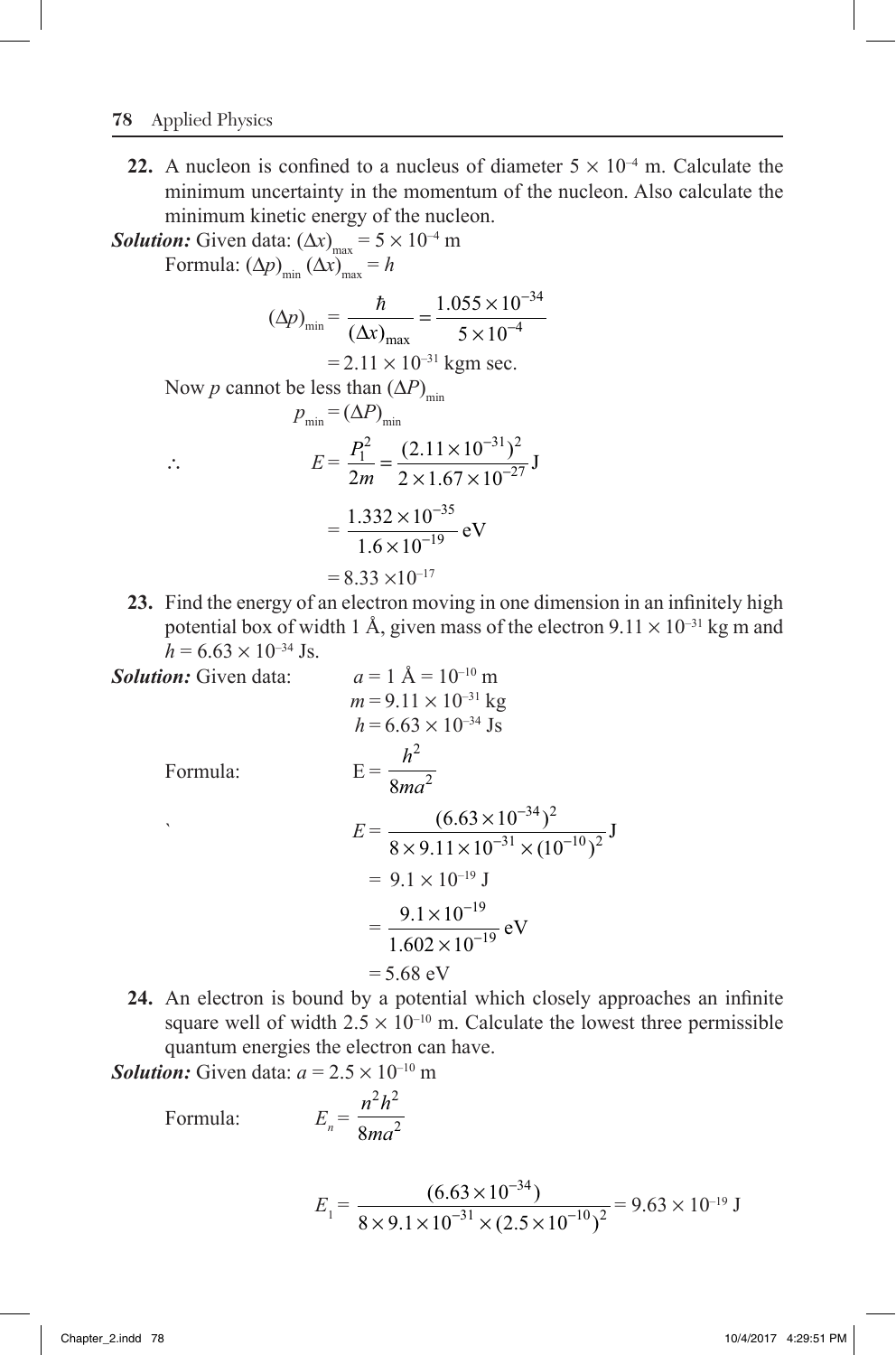$$
E = \frac{(6.6 \times 10^{-34})^2}{2 \times (1.6 \times 10^{-27}) (3 \times 10^{-10})^2}
$$
  
= 1.45 × 10<sup>-21</sup> joule  
Further,  $2 d \sin \theta = n \lambda$   
or  $\sin \theta = \frac{n\lambda}{2d} = \frac{1 \times (3 \times 10^{-10})}{2 \times (3.039 \times 10^{-10})} = 0.4936$   
 $\theta = \sin^{-1} (0.4936) = 29^{\circ} 33'$ 

**27.** A hydrogen atom is 0.53 Å in radius. Use uncertainty principle to estimate the minimum energy an electron can have in this atom.

*Solution:* Given  $\Delta x_{\text{max}} = 0.53 \text{ Å}$ Heisenberg's uncertainty principle

$$
\Delta x \Delta p = \frac{h}{2\pi}
$$
\n
$$
(\Delta x)_{\text{max}} (\Delta p)_{\text{min}} = \frac{h}{2\pi}
$$
\n
$$
\text{and (K.E.)}_{\text{min}} = \frac{p^2_{\text{min}}}{2m} = \frac{(\Delta p)^2_{\text{min}}}{2m} \quad [\because p_{\text{min}} = \Delta p_{\text{min}}]
$$
\n
$$
(\Delta p)_{\text{min}} = \frac{h}{2\pi} \frac{1}{\Delta x} = \frac{6.63 \times 10^{-34}}{2 \times 3.14} \frac{1}{0.53 \times 10^{-10}}
$$
\n
$$
= 1.9919 \times 10^{-24}
$$
\n
$$
= 19.919 \times 10^{-25} \text{ kg m/sec}
$$
\n
$$
\text{and (K.E.)}_{\text{min}} = \frac{(\Delta p)^2_{\text{min}}}{2m} = \frac{(19.919 \times 10^{-24})^2}{2 \times 9.1 \times 10^{-31}}
$$
\n
$$
= 2.18 \times 10^{-18} \text{ J}
$$
\n
$$
(i)
$$

**28.** The speed of an electron is measured to be  $5.0 \times 10^3$  m/sec to an accuracy of 0.003%. Find the uncertainty in determining the position of this electron. **Solution:** Given  $v = 5.0 \times 10^3$  m/sec

Formula used is

$$
\Delta x \Delta p = \frac{h}{2\pi}
$$
  
\n
$$
\Delta v = v \times \frac{0.003}{100} = 5.0 \times 10^3 \times \frac{0.003}{100} = 0.15 \text{ m/sec}
$$
  
\nand  $\Delta p = m\Delta v = 9.1 \times 10^{-31} \times 0.15 = 1.365 \times 10^{-31} \text{ kg m/sec}$   
\n
$$
\Delta x = \frac{6.63 \times 10^{-34}}{2 \times 3.14 \times \Delta p} = \frac{6.63 \times 10^{-34}}{2 \times 3.14 \times 1.365 \times 10^{-31}}
$$
  
\n= 7.734 × 10<sup>-4</sup> m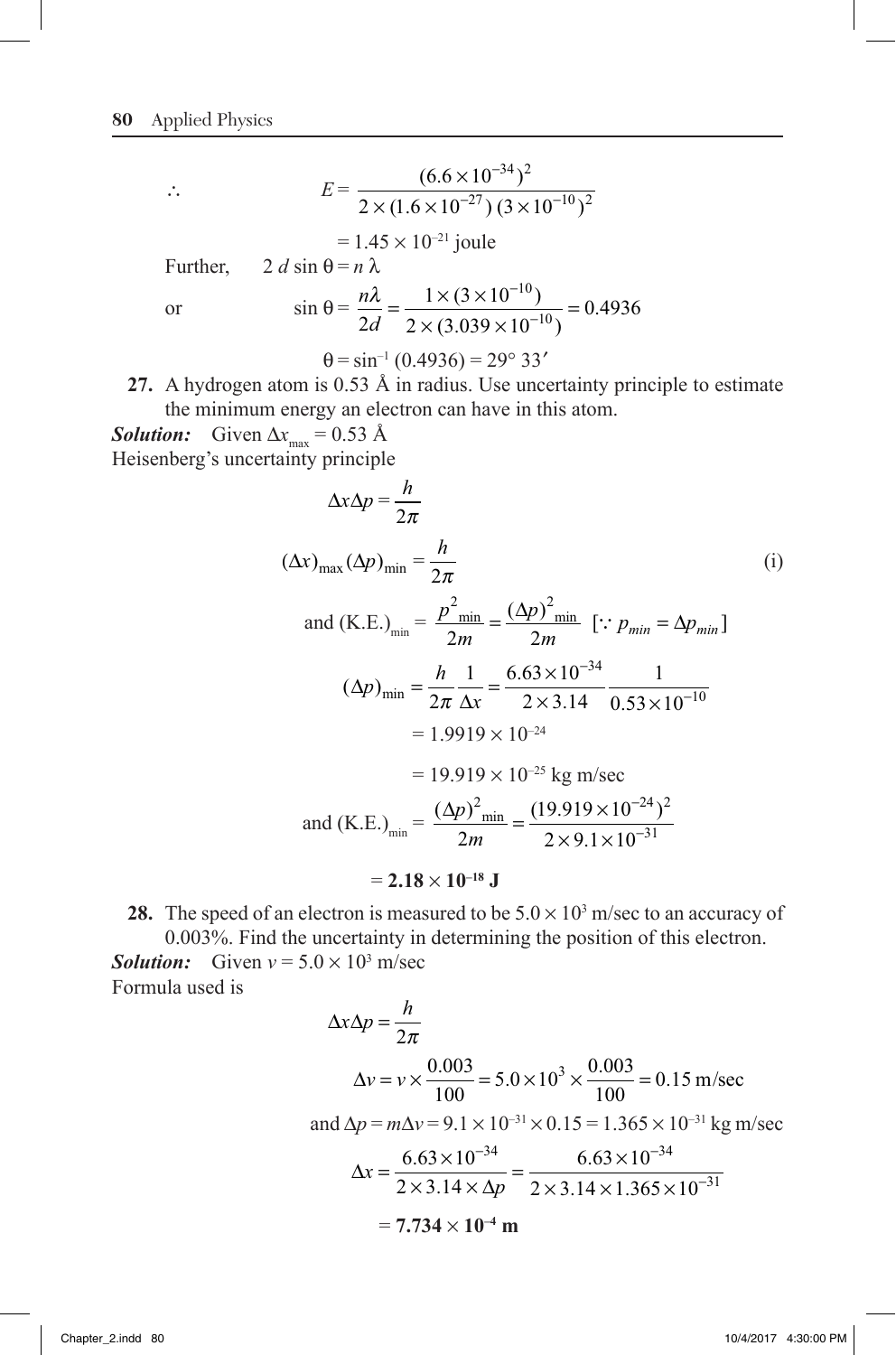**29.** An electron has speed of  $6.6 \times 10^4$  m/sec with an accuracy of 0.01%. Calculate the uncertainty in position of an electron. Given mass of an electron as  $9.1 \times 10^{-31}$  kg and Planck's constant *h* as  $6.6 \times 10^{-34}$  J sec.

**Solution:** Given  $v = 6.6 \times 10^4$  m/sec and  $\Delta v = 6.6 \times 10^4 \times \frac{0.01}{100}$ 100  $.6 \times 10^4 \times \frac{0.01}{100}$  m/sec  $= 6.6$  m/sec.

Formula used is

$$
\Delta x \Delta p = \frac{h}{2\pi} \text{ or } \Delta x = \frac{h}{2\pi} \frac{1}{\Delta p}
$$
  
 
$$
\Delta p = m \Delta v = 9.1 \times 10^{-31} \times 6.6
$$
  
 
$$
\Delta x = \frac{h}{2\pi} \frac{1}{\Delta p} = \frac{6.63 \times 10^{-34}}{2 \times 3.14 \times 9.1 \times 10^{-31} \times 6.6}
$$
  
 
$$
\Delta x = 1.758 \times 10^{-5} \text{ m}
$$

**30.** If an excited state of hydrogen atom has a lifetime of  $2.5 \times 10^{-14}$  sec, what is the minimum error with which the energy of this state can be measured? Given  $h = 6.63 \times 10^{-34}$  J sec.

*Solution:* Given  $\Delta t = 2.5 \times 10^{-14}$  sec. Formula used is

$$
\Delta E \Delta t = \frac{h}{2\pi}
$$
  
\n
$$
\Delta E = \frac{h}{2\pi \Delta t} = \frac{6.63 \times 10^{-34}}{2 \times 3.14 \times 2.5 \times 10^{-14}} = 0.422 \times 10^{-20} \text{ J}
$$
  
\n
$$
\Delta E = 4.22 \times 10^{-21} \text{ J}
$$

**31.** Find the energy of an electron moving in one dimension in an infinitely high potential box of width 1.0 Å. Given  $m = 9.1 \times 10^{-31}$  kg and  $h = 6.62 \times 10^{-34}$ J sec.

**Solution:** Given  $l = 1.0 \times 10^{-10}$  m, m =  $9.1 \times 10^{-31}$  kg and  $h = 6.62 \times 10^{-34}$  J sec. Formula used is

$$
= E_n \frac{n^2 h^2}{8mL^2}
$$
  
= 
$$
\frac{n^2 (6.63 \times 10^{-34})^2}{8 \times 9.1 \times 10^{-31} \times (1.0 \times 10^{-10})^2}
$$
  
= 0.602 × 10<sup>-17</sup> n<sup>2</sup>J

For  $n = 1$ ,

 $E_1 = 6.04 \times 10^{-18}$ J

and for  $n = 2$ ,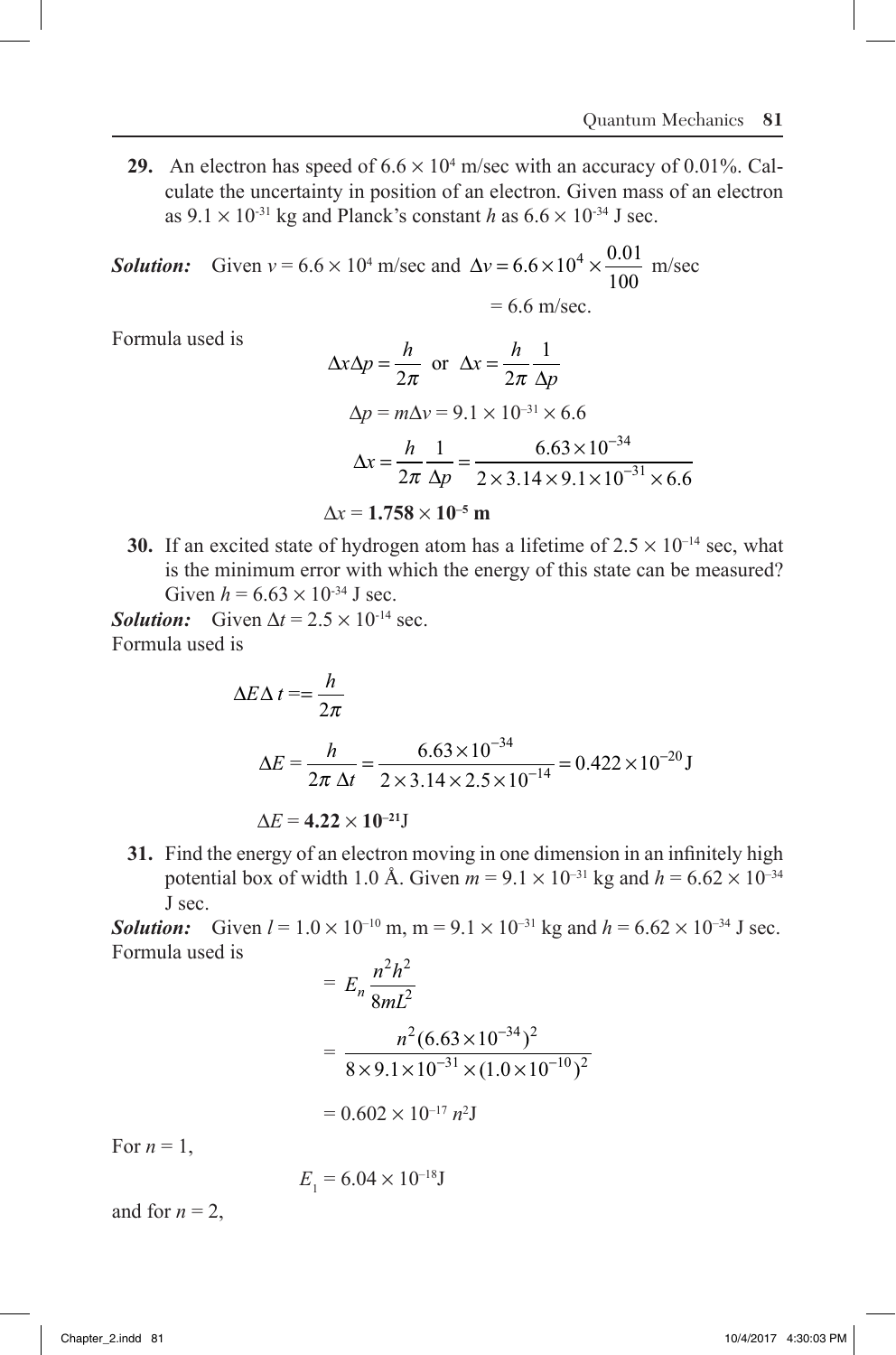or D*v* =

or 
$$
\Delta p = \Delta (mv) = \frac{h}{2\pi} \frac{1}{\Delta x} = \frac{h}{2\pi} \frac{p}{h} = \frac{mv}{2\pi}
$$

$$
m\Delta v = \frac{mv}{2\pi}
$$
or 
$$
\Delta v = \frac{v}{2\pi}
$$

**35.** The position and momentum of 0.5 KeV electron are simultaneously determined. If its position is located within 0.2 nm, what is the percentage uncertainty in its momentum?

 $h<sub>1</sub>$ 

*h p*

*mv*

*Solution:* Given  $E = 0.5 \times 10^3 \times 1.6 \times 10^{-19} = 0.8 \times 10^{-16}$  J and  $\Delta x = 0.2 \times 10^{-9}$  m. Now

$$
\Delta x \Delta p = \frac{h}{2\pi} \text{ and momentum } p = \sqrt{2mE}
$$
  
so  $p = \sqrt{2 \times 9.1 \times 10^{-31} \times 0.8 \times 10^{-16}} = 12.06 \times 10^{-24}$   
or  $p = 1.21 \times 10^{-23} \text{ kg m/sec}$   
or  $\Delta p = \frac{h}{2\pi} \frac{1}{\Delta x} = \frac{h}{2\pi} \frac{1}{0.2 \times 10^{-9}}$ 

$$
\Delta p = \frac{6.63 \times 10^{-34}}{2 \times 3.14 \times 0.2 \times 10^{-9}} = 5.279 \times 10^{-25} \text{ kg m/sec}
$$

∴ Percentage uncertainty in momentum

$$
\frac{\Delta p}{p} \times 100 = \frac{5.279 \times 10^{-25}}{1.21 \times 10^{-23}} \times 100
$$

$$
= \frac{5.279 \times 10^{-23}}{1.21 \times 10^{-23}} = 4.36\%
$$

### EXERCISE

- **1.** Explain de Broglie's concept of matter waves.
- **2.** Write an expression for the wavelength of a particle.
- **3.** What do you understand by a wave packet? What is the relationship between phase velocity and group velocity?
- **4.** Distinguish between phase velocity and group velocity. Show that the de Broglie wave group associated with a moving particle travels with the same velocity as that of the particle.
- **5.** Can a wave given by an equation  $y = A \sin(\omega t kx)$  represent a particle? Explain the concept of a wave packet? How does this concept lead to Heisenberg's uncertainty principle.